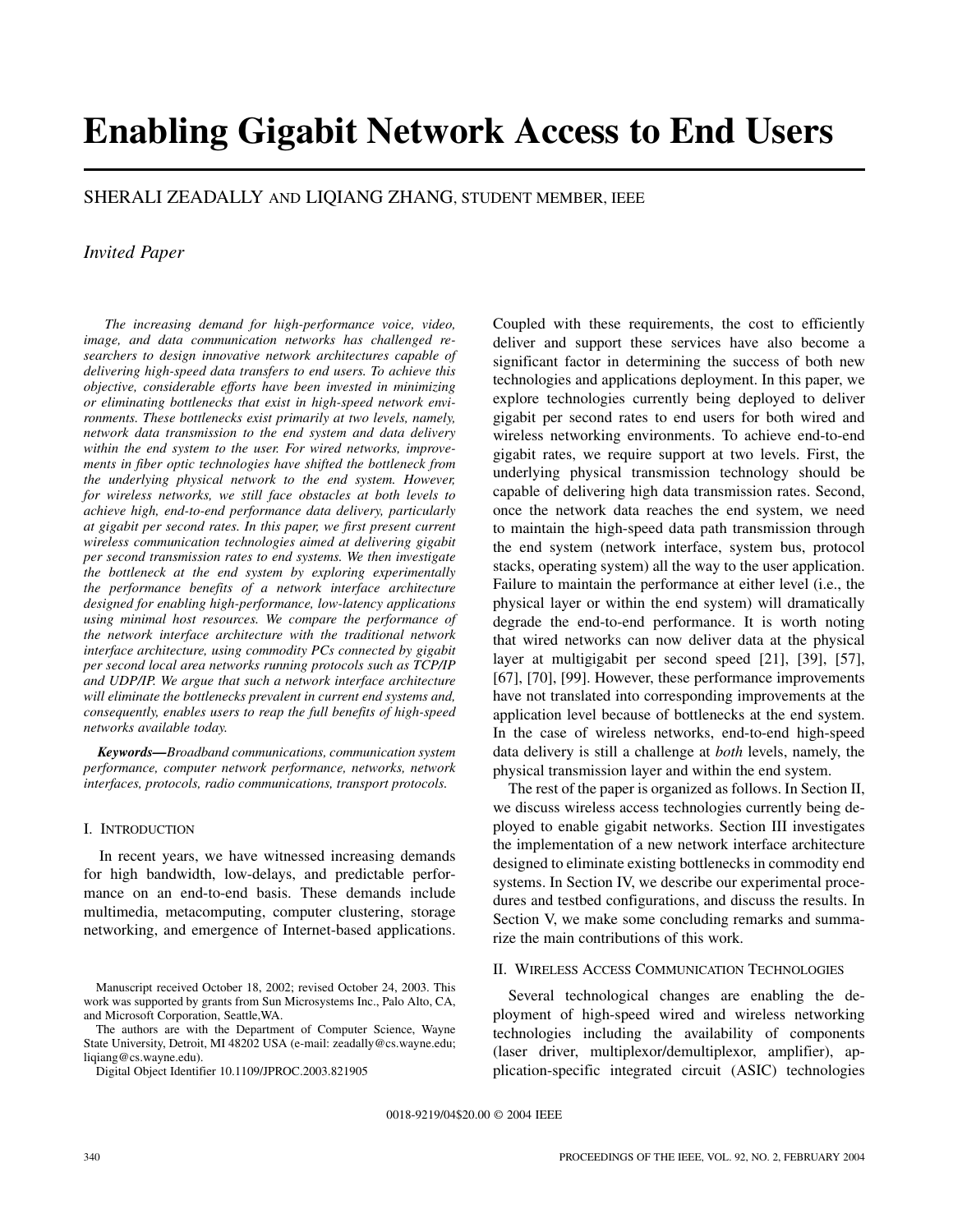(SiGe, Hybrid Bipolar), cost reduction of technologies due to high volume of production, advances in fiber optics, radio transmission technologies, infrared (IR), laser, and processor performance, which have led to the emergence of several high-speed networks (100 Mb/s and above).

Over the last few years, we have witnessed the emergence of high-speed wired networks such as industry-standard Gigabit Ethernet, and other less popular networks such as Myrinet [[26\]](#page-11-0), Giganet [\[41](#page-12-0)], and POLO [\[81](#page-12-0)]. In addition, the recent 10-Gb Ethernet (IEEE 802.3ae) [\[52](#page-12-0)], [\[95](#page-13-0)] standard technology is anticipated to be used as a switch-to-switch interconnection for statistically multiplexing packet traffic from lower rate (10/100/1000 Mb/s) Ethernets. It is expected that the 10-Gb Ethernet will be used primarily as a backbone technology targeting the enterprise local area network (LAN) or telecommunication wide area network (WAN). However, no end station has a 10-Gb/s connection yet.

In recent years, a variety of wireless communication technologies and products have emerged in many areas including manufacturing, education, travel, and business sectors [\[85](#page-12-0)]. Common physical layer options used by these wireless technologies include microwave, IR, and laser. Wireless communications provide the benefits of network connectivity without the restrictions of being tied to a location or tethered wires. For wireless technologies, many factors need to be considered during design, implementation, and deployment, for instance, transmitters and receivers, antennas, link margin, modulation, propagation considerations (atmospheric attenuation, rain, snow, fog, gas effects), frequency reuse, and others. Today, we have wireless solutions available for wireless LANs (WLANs) and broadband wireless access (BWA). It is worth pointing out that while both provide access to emerging wireless applications, they do have some key differences. First, WLANs are designed for relatively short distances. In such cases, it takes a few tens of nanoseconds for the echoes to relax, whereas with BWA systems which are designed for outdoor environments, echoes spread apart a few hundreds of nanoseconds and up to few microseconds, which makes the "delay spread" problem more pronounced. Another significant issue between BWA systems and WLANs is the media access control layer used. WLANs are mostly used for data services where packets of which tend to be rather long. BWA systems, on the other hand, support a broader variety of services including voice (well known for using small packets). In addition, the carrier sense multiple access /collision avoidance (CSMA/CA) protocol, commonly used in WLANs, incurs significant overhead due to contention for the medium. But for BWA systems, stations seldom hear each other, either because of frequency duplexing or due to directional antennas in the stations, which is why BWA systems typically rely on centralized scheduling of transmissions by the base station [\[63](#page-12-0)].

## *A. Wireless LANs*

The IEEE 802.11 project has set up several universal standards [\[46](#page-12-0)]–[[48\]](#page-12-0), [[106\]](#page-13-0) for WLANs operating in the 2.4and 5-GHz bands. (Table 1 gives a brief overview of the evolution of IEEE 802.11 standards in terms of frequency range, air access scheme, data rate, and compatibility with other technologies.) In addition to these standards, we also include a European standard called Higher Performance Radio LAN2 (HiperLAN2) [[40\]](#page-12-0). HiperLAN2 was developed under the European Telecommunications Standardization Institute (ETSI) Broadband Radio Access Networks (BRAN) project [[64\]](#page-12-0). HiperLAN2 is similar to IEEE 802.11a in that both use the 5-GHz band and orthogonal frequency division multiplexing (OFDM). The 802.11 Study Group (the 5GSG) addresses the interoperability between 802.11a and HiperLAN. (See Fig. 1.)

Several modulation techniques have been adopted in 802.11 standards (as shown in Table 1). These include complimentary code keying (CCK), OFDM, and packet binary convolutional coding (PBCC) [[106\]](#page-13-0). CCK is a "single carrier" system where all of the data (including the preamble/header and the payload) is transmitted by modulating a single radio frequency (RF), or carrier. OFDM is a "multicarrier" modulation scheme where the data is split up among several closely spaced "subcarriers." By doing so, OFDM systems are able to provide reliable operation even in environments that result in a high degree of signal distortion due to multipath. OFDM systems also support higher data rates than single-carrier systems without increasing system complexity. In addition, by exploiting OFDM modulation, IEEE 802.11a [\[47](#page-12-0)] reduces the preamble overhead using a shorter preamble length of 16  $\mu$ s compared to 72  $\mu$ s (802.11b) [\[48](#page-12-0)] with short preamble) and 144  $\mu$ s (802.11b with long preamble) of CCK. PBCC is a single-carrier system, but different from CCK in that it employs a more complex signal constellation [eight-phase shift keying (PSK) for PBCC versus BPSK/QPSK for CCK] and a convolutional code structure (block code structure used in CCK).

WLANs are built from two basic topologies often termed as infrastructure and *ad hoc*. The infrastructure topology extends the wired LAN to wireless devices by providing a base station (called an access point). The access point bridges wireless and wired LAN and coordinates transmission and reception from multiple wireless devices within a specific range. In contrast, the *ad hoc* topology is created solely by the wireless devices themselves, with no access point.

There are several issues in the design of high-speed WLANs including technical, economic, and regulatory. For indoor environments, a major technical factor is the channel response behavior (multipath) as a function of frequency band, building type, and the radio system architecture. To achieve high speed, design approaches generally focus on either alleviating multipath with multitone or equalization techniques (by emphasizing on communication/modulation techniques) or using line-of-sight (LOS) links with narrow beam antennas to eliminate virtually all multipath, and use simple unequalized modulation techniques such as frequency shift keying or PSK. For instance, in [\[25](#page-11-0)], Driessen demonstrated a variety of reliable 622-Mb/s binary PSK (BPSK) indoor radio links at 19 GHz on both LOS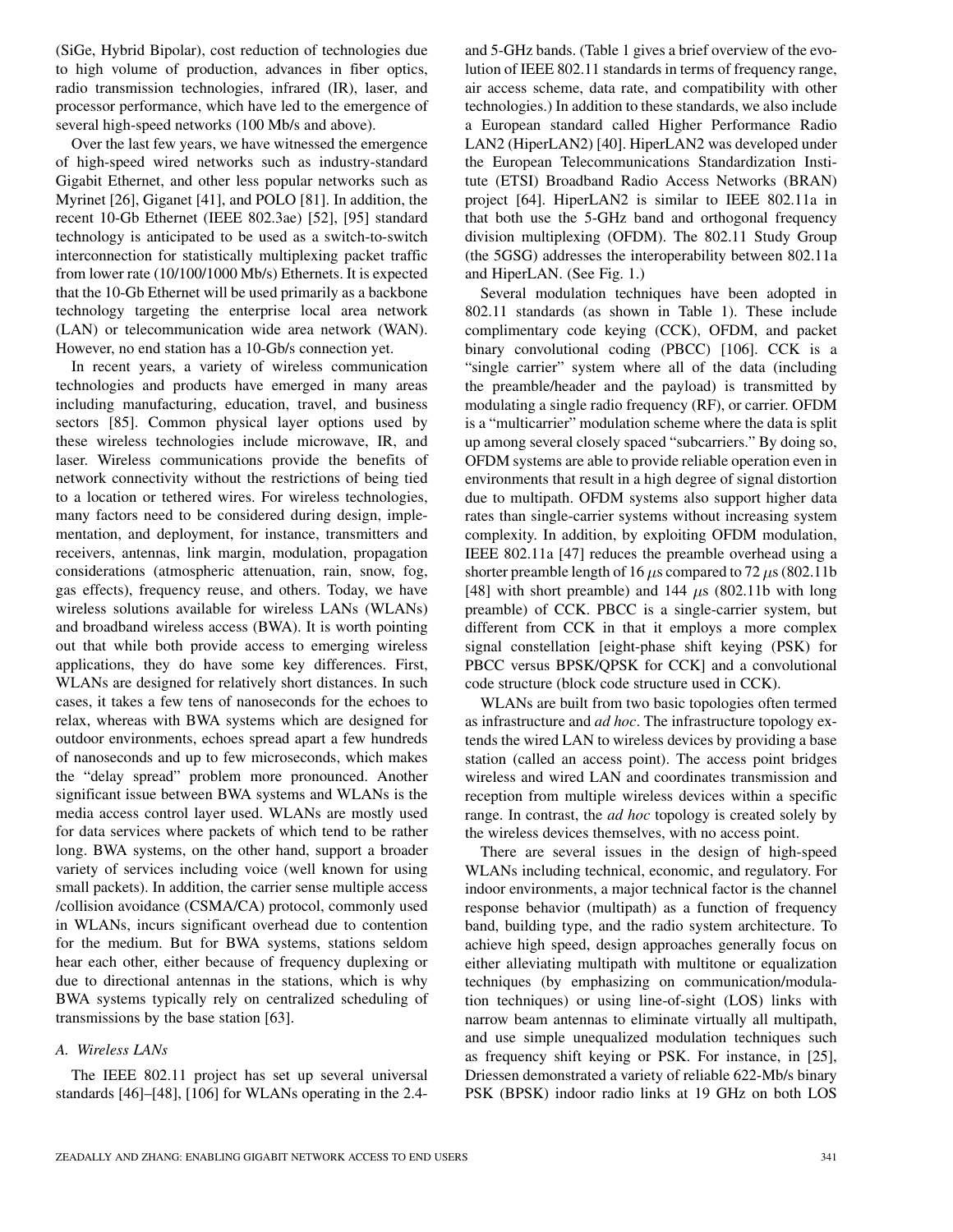|                     | FrequencyRange                                                                                       | Air Access Scheme                                                  | Data Rate           | Compatibility                                                         |
|---------------------|------------------------------------------------------------------------------------------------------|--------------------------------------------------------------------|---------------------|-----------------------------------------------------------------------|
| 802.11              | $2.4$ GHz                                                                                            | FHSS, DSSS, Ir                                                     | 1 and 2 Mbits/s     | N/A                                                                   |
| 802.11b             | 2.4 to 2.4835 GHz                                                                                    | DSSS using CCK                                                     | Up to 11 Mbits/s    | Compatible with<br>802.11 DSSS 1 and<br>2 Mbits/s                     |
| 802.11a             | 5.15 to 5.25 GHz<br>$(50 \text{ mW})$ , 5.25 to<br>5.35 GHz (250 mW).<br>5.725 to 5.825 GHz<br>(1 W) | <b>OFDM</b>                                                        | Up to 54 Mbits/ $s$ | Not compatible<br>with 802.11 and<br>802.11b                          |
| 802.11 <sub>q</sub> | 2.4 to 2.4835 GHz                                                                                    | Mandatory CCK<br>and OFDM.<br><b>Optional PBCC</b><br>and CCK/OFDM | Up to 54 Mbits/s    | Compatible with<br>802.11b: not<br>compatible with<br>802.11 FHSS. Ir |
| HiperLAN2           | 5.15 to 5.35 GHz,<br>5.470 to 5.725 GHz                                                              | <b>OFDM</b>                                                        | Up to $54$ Mbits/s  | Not compatible<br>with 802.11,<br>802.11b, 802.11g                    |

FHSS: Frequency Hoping Spread Spectrum

DSSS: Direct Sequence Spread Spectrum

Ir: Infrared

OFDM: Orthogonal Frequency Division Multiplexing

CCK: Complementary Code Keying

PBCC: Packet Binary Convolution Coding

**Fig. 1.** IEEE 802.11 standards and HiperLAN2.

and non-LOS (NLOS) links. The latter approach explores antenna/beamsteering techniques.

*1) Performance Enhancement Techniques for Wireless LANs:* Current WLANs still do not provide high link speeds compared to wired networking technologies. Many factors limit capacity access to end users. These factors include high, variable, and unpredictable error rate and delay (due to fading, interference, noise), and mobility. In recent years, a lot of research effort has been invested investigating new methods, schemes, and models in an attempt to maximize utilization of wireless links. Among these efforts, link layer adaptation has received considerable attention. Link layer adaptation mechanisms proposed include frame size and rate adaptation. Frame size significantly influences the network throughput. Generally, the larger the frames, the higher throughput. But for wireless transmissions, larger frames sometimes also mean higher retransmission overheads. To maximize wireless link throughput, adaptive sizing of the MAC layer frame has been proposed [\[16\]](#page-11-0), [\[17](#page-11-0)], [\[68](#page-12-0)], [\[98](#page-13-0)]. The support of multiple physical transmission rates in IEEE 802.11 WLANs makes rate adaptation possible. Prior research efforts [\[44](#page-12-0)], [[77\]](#page-12-0), [\[80](#page-12-0)] propose that different data rates should be used under different channel conditions to achieve maximum link efficiency. Based on received signal strength measurements, a station can adaptively select the best rate suitable for transmissions [\[77\]](#page-12-0). A hybrid approach combining frame size and rate adaptations was also proposed in [[80\]](#page-12-0) for IEEE 802.11a. Other approaches such as packet frame grouping and PiggyData to improve throughput performance have also been discussed in [\[91](#page-13-0)], [[92\]](#page-13-0).

Although link throughput performance constitutes an important component in delivering high performance to wireless end users, the widespread use of multimedia networked applications involving continuous media such as audio/video have brought further requirements including delay and jitter. Current wireless network architectures are inadequate to efficiently support multimedia applications. In addition, technical challenges of these networks cannot be met with a layered design [[90\]](#page-13-0). A promising approach to achieve this, which has received a lot of attention in recent years is *cross-layer design*. Most cross-layer solutions proposed exploit the cooperation of different layers to achieve optimal performance goals including reliability, power efficiency, network utilization, quality of service (QoS), and others. However, different approaches may integrate different layers depending on different goals. For instance, in [\[15](#page-11-0)], the cross-layer design approach for *ad hoc* networks uses two major layers of the mobile end system, namely, the routing layer and the middleware layer. These two layers are likely to use the same information to make specific decisions such as location of nodes or the topology of network. Another major benefit of this design is that in fast changing mobile computing environments, different layers need to cooperate closely to meet the changing requirements of mobile applications. In [\[104](#page-13-0)], a cross-layer adaptation framework and its prototype implementation using adaptations of CPU frequency, CPU allocation, and application quality in mobile systems are discussed. The goal was to deliver high system utility in the presence of time and energy constraints. In [[105\]](#page-13-0), a cross-layer architecture for multimedia delivery over wireless Internet combining the application, transport, and link layer is introduced. In particular, dynamic estimation of channel variations, adaptive error control in application and link layers, efficient congestion control, header compression, and others are discussed in the architecture. A cross-layer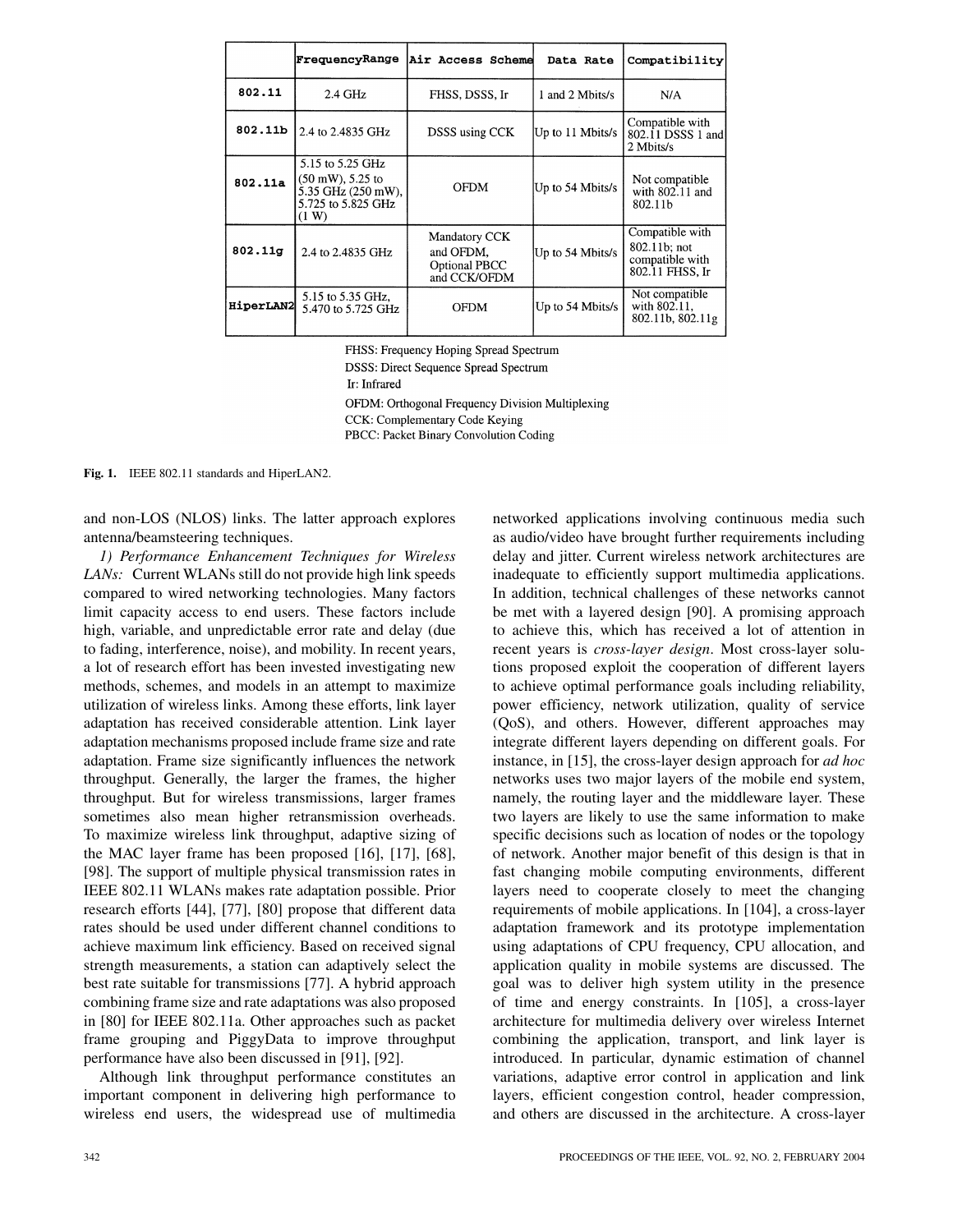model for efficient resource management which includes application, network, and MAC layers is presented in [\[73](#page-12-0)]. Other approaches exploiting cross-layer optimizations in code division multiple-access (CDMA) cellular networks are discussed in [[14\]](#page-11-0) and [\[45](#page-12-0)].

In the context of multimedia support over wireless networks, it is worth pointing out that priority schemes at the MAC layer are needed to provide service differentiation. A full discussion of this topic is beyond the scope of this paper, but interesting schemes have been discussed in [[1\]](#page-11-0), [\[24](#page-11-0)], [\[88](#page-12-0)], and [\[96](#page-13-0)]. The IEEE 802.11 task group E is currently working toward the IEEE 802.11e [[49\]](#page-12-0) standard, which addresses QoS enhancement of the 802.11 MAC layer. Several performance evaluations of the draft standard are given in [\[43](#page-12-0)], [\[71](#page-12-0)], and [\[93](#page-13-0)].

*2) Indoor IR:* An alternative approach to radio-based WLANs is IR communications. IR networking uses electromagnetic radiation with wavelengths of 820 to 890 nm and its main benefits include no need for licenses, high potential capacity, and good control of interference. However, IR does not penetrate walls; therefore, IR-based WLANs should be contained within the room. IR transmitters and receivers can be designed either for diffused or directed uses. With diffused transmissions, the IR light transmitted by the sender unit fills the area and the receiver can be located anywhere it can receive the signal. For directed transmissions, the IR light is focused before transmitting the signal.

Indoor IR communications use photo detectors as receivers and light-emitting diodes (LEDs) and lasers as transmitters. Intensity mod/direct detection (IM/DD) [\[23](#page-11-0)], [\[103](#page-13-0)] is used in transceivers. Major sources of performance degradation with IR include multipath dispersion, shadowing, and background noise (sources include sunlight, incandescent light, and fluorescent light). Several research efforts [[4\]](#page-11-0), [\[59\]](#page-12-0), [\[65](#page-12-0)] have investigated different techniques and key components to make IR communications possible at bit rates ranging from 10 to 100 Mb/s and above. In [\[59](#page-12-0)], Kahn *et al.* studied the use of multibeam transmitters and angle diversity receivers to improve performance by minimizing power consumption, multipath distortion, cochannel interference as well as power-efficient modulation and equalization techniques for IR transmission. A prototype demonstrating 70 Mb/s IR link was demonstrated. In [\[10](#page-11-0)], Bynoe and Carruthers focus at the system level which includes the network (*ad hoc* routing protocol), data link (WDMA protocol), and physical layer (IR) in the design and implementation of a multichannel broadband IR Wireless LAN architecture which assumes the existence of small, low-cost, tunable IR transceivers to realize the bandwidth potential of the IR medium in WLANs. The main goal of their work is to investigate techniques that can applied to design a wireless LAN capable of delivering greater than 100 Mb/s.

Although IR communication generally requires LOS, recent research at Pennsylvania State University, University Park [\[86](#page-12-0)], has demonstrated a wireless, IR LAN with non-LOS transmission. Their IR LAN uses a signaling scheme where each computer is equipped with a low power

IR source and a holographic beam splitter. The splitter separates the original low-power beam into several narrow beams, which strike the ceiling and walls at points that form an invisible grid throughout the entire volume of the room to support non-LOS transmission (which diffuse beams also provide). In addition, their technique provides the benefits of low power (well below 1 W) and low error rate (one error per billion bits in 99% of the coverage area at bit rates up to a few hundred megabits per second) which cannot be achieved with diffuse beams.

*3) Ultrawideband (UWB) Technology:* A new wireless communication technology that could lead to short-range, high-speed data services that are faster than leading-edge wireless networks is the UWB transmission technology [\[34](#page-11-0)], [\[35](#page-11-0)]. UWB is an RF technology that transmits binary data using low-energy and extremely short duration (on the order of picoseconds) impulses or bursts of RF energy. Data can be transmitted over a wide spectrum of frequencies for short to medium distances around 15 to 100 m. Unlike conventional wireless systems that upconvert baseband signals to RF carriers, UWB can be used at baseband and can be thought of as a baseband transmission scheme that propagates at RF frequencies. Current UWB devices can transmit data up to 100 Mb/s [\[100](#page-13-0)], compared to the 1 Mb/s of Bluetooth and 54 Mb/s of 802.11. It is anticipated that UWB can be used to send data over short-distance personal area networks that link wireless devices such as notebooks, PCs, and PDAs in businesses and homes. UWB is also fast enough to accommodate multimedia traffic, including video, voice, and data. Developers claim that the technology could hit speeds up to 480 Mb/s [[36\]](#page-11-0). Moreover, UWB operates on microwatts of power, less than 1/1000 the power required by conventional cellular phones. UWB is emerging as a promising technology, but several challenges still remain to be addressed, including that antennas must be nonresonant, phase-linear, and have a fixed phase center; transmitters must control pulse shaping; and silicon implementation of nonresonant circuits can be challenging.

## *B. BWA Technologies*

LAN and WAN capacities are keeping pace with the tremendous growth in data traffic, but the "local loop bottleneck" between them is getting worse. Wireline technologies such as copper, cable, and fiber are not viable alternatives for several reasons.

- 1) Attempts by phone companies to reuse aging voicegrade copper lines by exploiting digital subscriber line (DSL) technology are hindered by limitations on distance, copper quality, and bandwidth.
- 2) Cable modems may satisfy the needs of residential users (asymmetrical network), but business users prefer more symmetrical networks [\[78](#page-12-0)], [\[54](#page-12-0)].
- 3) Today, fiber access is the primary transmission medium for broadband delivery, but its high costs have limited its wide deployment.

The solution to the local loop bottleneck is BWA extensions from existing high-speed fiber optics. Generally, BWA has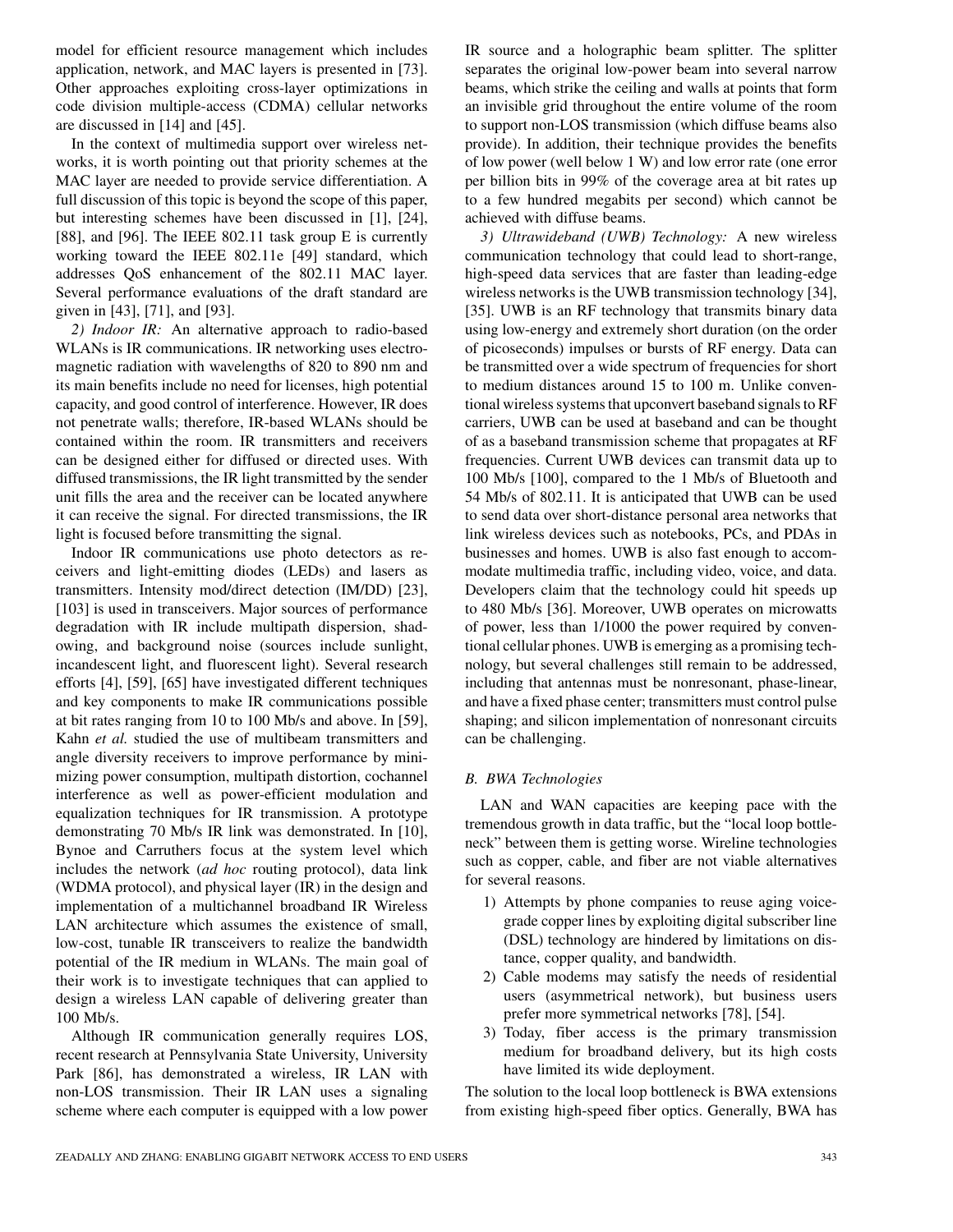several advantages over other common access technologies: bypassing the local loop (there is no need to "dig up the streets" to lay new infrastructure; compared to fiber optic, which costs on average of \$1 million–2.5 million per metro mile and months to deploy, BWA can be deployed in hours costing up to \$80 000 per metro mile [[56\]](#page-12-0), [\[69](#page-12-0)]); systems can be scaled up incrementally; high bit rates can be achieved (up to OC-48 or higher, depending on the frequency bands used); fast provisioning of services; and flexible partitioning of uplink/downlink bandwidth.

Current broadband wireless technologies based on spectrum allocation for services include local multipoint distribution services (LMDS) [\[42](#page-12-0)], [\[55](#page-12-0)], [\[75](#page-12-0)], multichannel multipoint distribution services (MMDS) [[5\]](#page-11-0), [[20\]](#page-11-0), [\[84](#page-12-0)], license-free fixed wireless services that comprise the industrial scientific and medical (ISM) bands, and the unlicensed national information infrastructure (U-NII) [\[33](#page-11-0)] bands. In addition, several efforts [\[60](#page-12-0)], [[61\]](#page-12-0), [[79\]](#page-12-0), [\[101](#page-13-0)] are also focusing on exploring the use of upper millimeter-wave bands (i.e., 60 GHz–300 GHz) and laser wireless communication, also known as free space optics (FSO), to provide gigabit per second or higher data rates [\[87](#page-12-0)], [[101\]](#page-13-0). In the following sections, we briefly discuss these technologies based on the frequency range used by each of them.

*1) Wave Frequency Less Than 10 GHz:*

*Centimeter-Wave Bands (MMDS):* MMDS is a broadcasting and communications service that operates in the ultrahigh frequency (UHF) portion of the radio spectrum between 2.1- and 2.7-GHz RFs and can achieve data rates up to 10 Mb/s. MMDS service was originally licensed as a one-way service providing wireless video programming sometimes referred to as "wireless cable." The wireless cable industry largely failed in its effort to compete with wired and satellite-based video programming providers. As a result, recently in many countries MMDS has been permitted to be used for bidirectional services, enabling it as a transport mechanism for high-speed Internet access. The MMDS wireless system generally consists of the head-end equipment (satellite signal reception equipment, radio transmitter, other broadcast equipment, and transmission antenna) and the reception equipment at each subscriber location (antenna, frequency conversion device, and set-top device).

*U-NII Bands:* The U-NII [\[33](#page-11-0)] frequencies cover a bandwidth of 300 MHz and span three bands defined as follows: lower band, which covers 5.15 to 5.25 GHz reserved for indoor use; midband, which covers 5.25 to 5.35 GHz for outdoor use; and upper band, which covers 5.725 to 5.825 GHz, also for outdoor use. The transmitter output power is limited to 200 mW for lower band, 1 W for midband, and 4 W for upper band. These bands are designated for wideband, high data rate digital communications. The U-NII bands are unlicensed bands with no defined modulation or multiple access scheme. If devices sharing these bands follow regulations such as limiting the power of transmitters, these devices do not interfere with each other. U-NII bands are generally not susceptible to rain, fog, and snow. It is worth noting that it is possible to achieve a dedicated symmetric connection ranging from 128 Kb/s to 45 Mb/s depending on the equipment type with U-NII.

*2) Wave Frequency Greater Than 10 GHz:*

*a) Millimeter-Wave Bands:* The traditional microwave frequency allocations (less than 10 GHz) have become inadequate in supporting the exploding bandwidth demand because of the scarcity of unallocated spectrum and the need for interference-free channel separation. This led the wireless industry to investigate higher, previously unallocated portions of the spectrum such as the millimeter-wave frequency ranging from 10 to 300 GHz and laser.

*Lower Millimeter-Wave Bands:* Lower millimeter-wave bands are typically used by LMDS systems. Originally designed for wireless digital television transmission (one-way), LMDS was expected to serve the wireless subscription television needs, but nowadays LMDS is more used as a broadband wireless point to multipoint communication system that provides reliable digital two-way voice, data and Internet services. An LMDS system consists of a series of cells defined by individual base stations interconnected to a network operations center (NOC) using a fiber-based infrastructure. In every cell, the customer premise equipment is connected to the base stations via wireless links which require LOS. LMDS operates at 24, 28, 31, 38, and 40-GHz RFs in different countries and can achieve data rates up to 155 Mb/s. Various network architectures are possible with an LMDS system including asynchronous transfer mode (ATM) and Internet protocol (IP) transport technologies. A comparison between LMDS and MMDS is given in [\[20](#page-11-0)].

*Upper Millimeter-Wave Bands:* The maturity and success of lower millimeter-wave radios have driven researchers to investigate higher frequency bands, namely, the upper millimeter-wave bands, $\frac{1}{2}$  especially the bands above 60 GHz. Several features make upper millimeter-wave communication an attractive and deployable technology. They include the capability to deliver multigigabit communication services (up to 10 Gb/s with 4 or 5 nines for distances ranging up to 3.5 km [\[69](#page-12-0)]); their short signal wavelength makes it possible to use smaller antennas; and their focused signal and low energy make it safer than lower frequency RF transmissions, since the upper millimeter-wave system energy fully dissipates in the upper levels of the skin. In addition, recent developments in microwave device technology such as the integration of solid-state and optical components with monolithic microwave integrated circuit, and upgraded microwave power devices are making upper millimeter-wave systems possible. However, the deployment of upper millimeter-wave systems is still limited by the effect of atmospheric factors [\[2](#page-11-0)], [[38\]](#page-12-0) and lack of support from technology (e.g., the need to develop supporting signal processing technology for digital wideband communications), standards, and frequency regulations.

*b) Laser:* Laser can also be used to provide broadband wireless communications and Laser wireless communication

<sup>&</sup>lt;sup>1</sup>It is worth pointing out that the first demonstration of 60-GHz communications was shown in 1895 by J. C. Bose and first used in astronomy and military systems in late 1960s [[79\]](#page-12-0).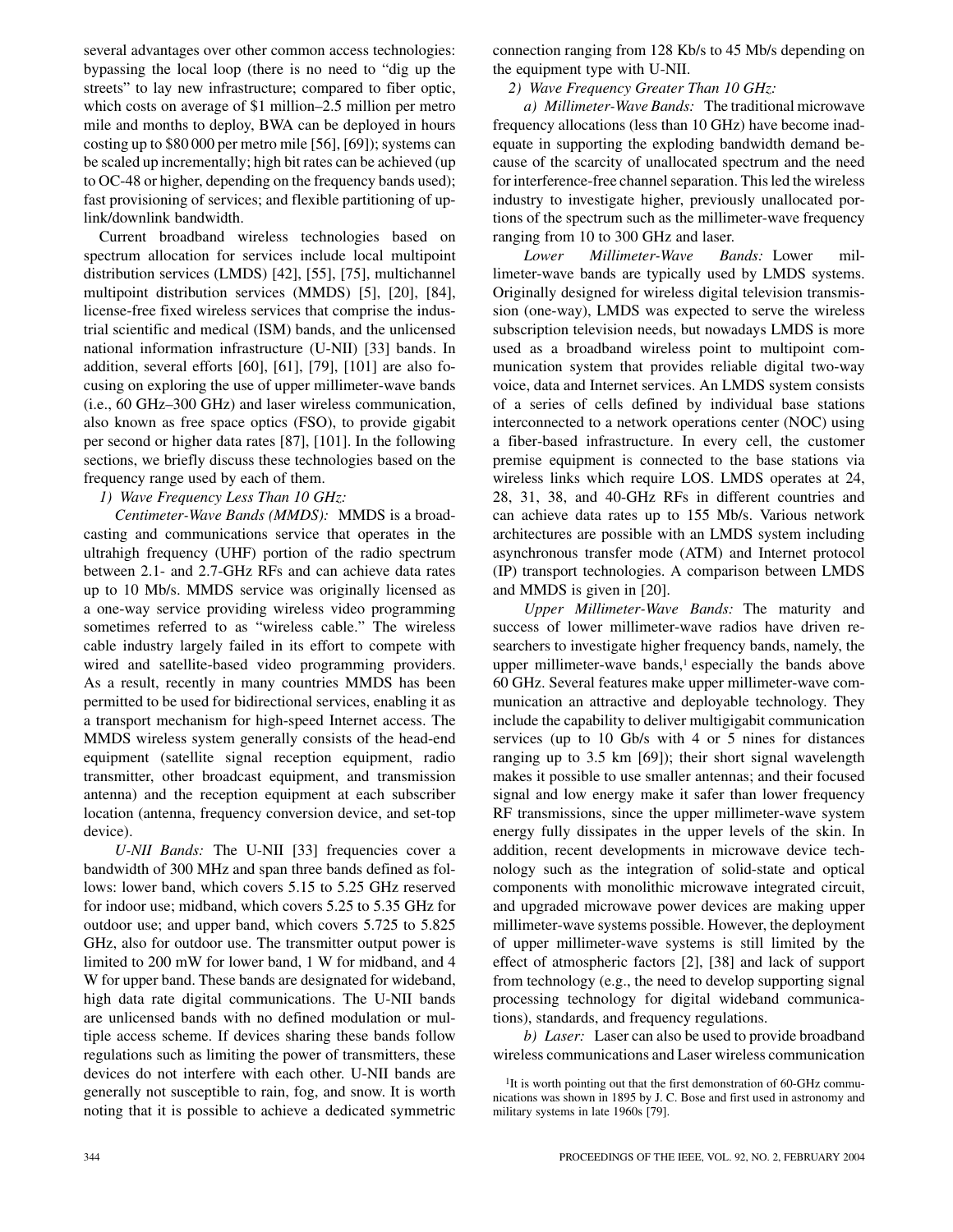is often called FSO [\[12](#page-11-0)], [[62\]](#page-12-0), [[101\]](#page-13-0). There are several benefits associated with FSO technologies: high bandwidth data rates; narrow laser beamwidth precludes interference with other laser-based systems; secure transmissions, since laser systems have narrow optical beam paths which are not accessible unless directly into the transmitter path (potential eavesdropping interrupts data transmission); and since the equipments operate around the IR spectrum, they are not subjected to government licensing and no spectrum fees have to be paid [\[37](#page-12-0)]. As with all the technologies described above, FSO also has some drawbacks: it has strict limitation on the directions, it can be interrupted (objects, heavy fog, snow, smoke), and although an emitted laser beam is invisible to the unaided eye, it can cause eye damage if viewed directly at close range for a long time. Another disadvantage of FSO is that the laser power attenuation through the atmosphere is variable and difficult to predict, since it is weather dependent, which limits the high availability range of FSO. In [[60\]](#page-12-0), a practical solution was proposed to extend the high availability range by using a backup low data rate RF link. Several companies (e.g., LightPointe Communications, Infrared Communication Systems) currently offer FSO products which can support data rates up ranging from 155 Mb/s to 2.5 Gb/s with distance ranging from 1 to 5 km, respectively.

*3) IEEE 802.16 Standard:* Based on the proliferation on BWA technology, IEEE 802.16 study group issued the Wireless Metropolitan Area Network air interface specification for broadband wireless access. The IEEE 802.16 Standard 802.16 [[50\]](#page-12-0), [[72\]](#page-12-0) was designed to evolve as a set of air interfaces based on a common MAC protocol but with physical layer specifications dependent on the spectrum of use and the associated regulations. The current draft of the standard, 802.16–2001, as approved in 2001, addresses frequencies from 10 to 66 GHz. A new project, IEEE 802.16a [\[51](#page-12-0)], approved in January 2003, extends the air interface support to lower frequencies in the 2–11-GHz band, including both licensed and license-exempt spectra. Compared to the higher frequencies, such spectra offer the opportunity to reach more customers at a lower cost although at generally lower data rates. It is anticipated that such services will be targeting primarily individual homes or small to medium-sized enterprises.

Significant research efforts are currently focusing on various physical layer technologies to enable gigabit per second data rates over wireless transmission links. These technologies include OFDM [\[82](#page-12-0)], [\[83](#page-12-0)], space-timing processing [\[3](#page-11-0)], [\[76](#page-12-0)](e.g., smart antennas [[6\]](#page-11-0), space-time codes (STC) [[3\]](#page-11-0)), adaptive modulation [[13\]](#page-11-0), and advanced signal processing techniques. We do not cover these technologies further, since they are already addressed in depth by other papers in this issue. Instead, the rest of this paper addresses the end-sytem bottleneck issue, which is another important factor impeding the delivery of gigabit per second data rates to end users.

## III. ELIMINATING THE END-SYSTEM BOTTLENECK

Processor and network hardware performance continues to improve. Despite these technological improvements, ap-

plications continue to have difficulty to reap the full benefits (e.g., link speed) of these high-speed networks. The main reason that prevents application users from reaping the benefits of high-speed networks is primarily because of the bottlenecks that exist in the end system. The software overheads introduced by the network interface, operating system, and protocols constitute the dominant factor that slows down the path between the network and the user application. The following factors contribute mainly to the end system bottleneck of systems connected to high-speed networks [\[18](#page-11-0)], [\[27](#page-11-0)], [\[28](#page-11-0)], [\[58](#page-12-0)].

- Protocols have remained almost unchanged despite the fact that there have been tremendous improvements in the underlying physical network bandwidth.
- Operating systems also have remained essentially the same. For instance, most network interface interactions are interrupt driven, and under heavy loads successive interrupts make interrupt processing a significant overhead.
- The frequency and overhead of context switches (such as the need to switch between communication stacks) also add significant load on the end system.
- The number of data copies incurred as data is transferred between the user application and the network. Network data is copied at least twice as it passes between the user and the network. One copy occurs between the user and a kernel buffer and the second copy is between the kernel buffer and a network buffer. Data copying operations are expensive given the increasing mistmatch of processor speeds and memory speeds in recent years.

The virtual interface (VI) architecture was developed in response to the need for a new communication paradigm to achieve low latency and high bandwidth between computers using minimal host processor cycles. The VI architecture specification [[19\]](#page-11-0), [[29\]](#page-11-0) was jointly developed by Intel Corporation, Compaq Computer Corporation, and Microsoft Corporation.

In this section, we investigate the potential of a new network interface architecture known as the VI architecture, designed to address the bottlenecks that currently exist in systems connected to wired networks using the conventional network interface design and protocol stack architectures. We also report on practical experiences gained with two commercial gigabit per second networks. We explore experimentally the performance improvements obtained with the VI architecture when used on gigabit LANs.

As depicted in Fig. 2, VI provides for one-copy data transfers and defines a way to bypass the protocol stack layers and the underlying operating system. With the traditional network interface architecture, all controls and data pass through the kernel. With the VI architecture, only control and set up go through the kernel but data is transferred *directly* between the application and the network interface. In contrast to the traditional network interface architecture, VI performs one data copy only, since the user application writes directly to the network interface buffers on board the adapter. Only control and setup go through the kernel. Eliminating data copies not only boosts communication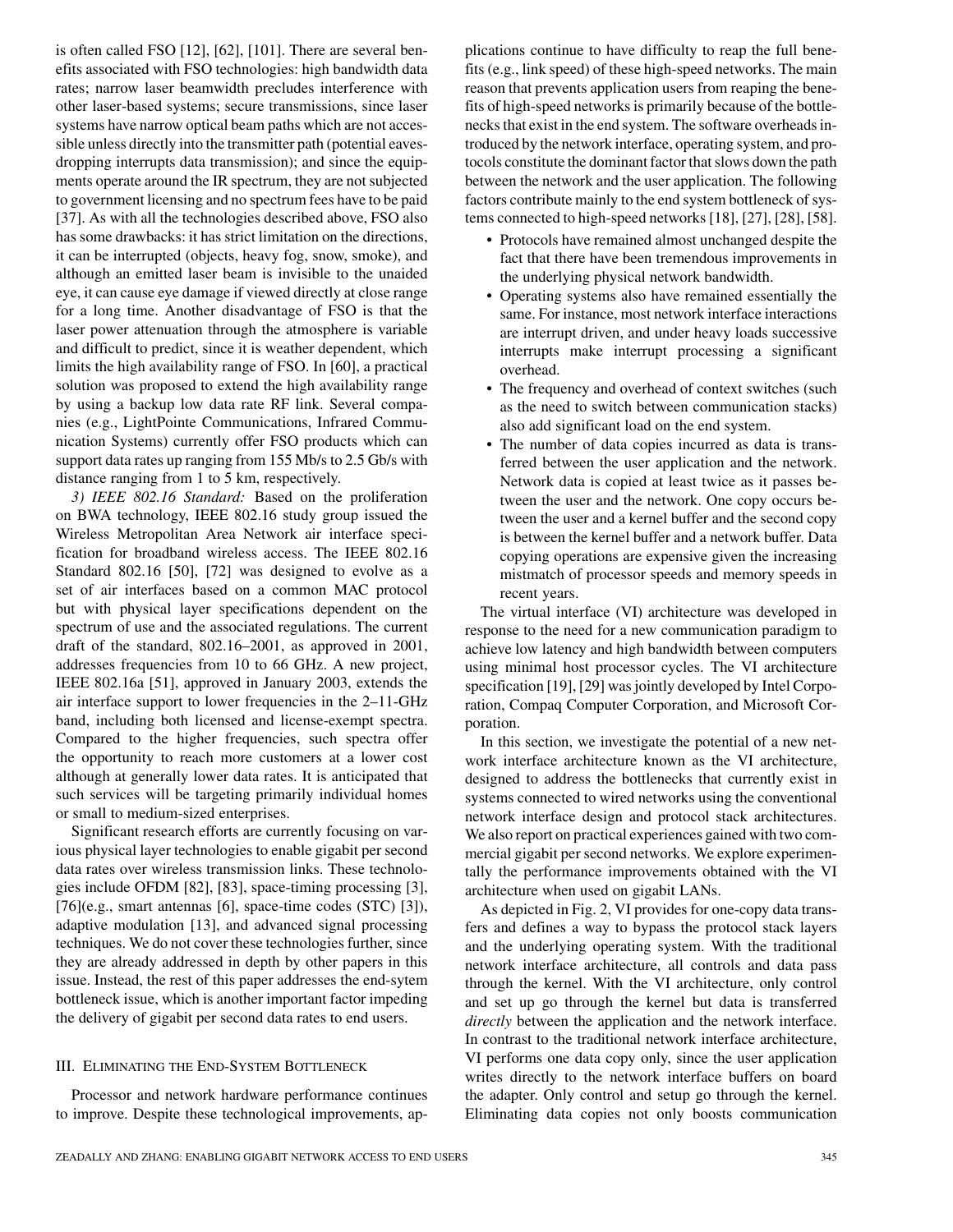

**Fig. 2.** Two-copy approach versus the one-copy approach using the VI architecture.

performance but also increases the host processor cycles availability.

VI avoids the need to switch between communication stacks, thereby eliminating context switch overheads. In addition, the VI architecture enables a process to avoid interrupts under heavy loads, since the architecture allows interrupts only on wait-for-completion (compared to the traditional case where the process.

All the features above enable VI implementations to deliver low latency and high bandwidth to end-user applications using minimum host CPU cycles.

It is worth pointing out that recently, VI functions have been incorporated into a new industry-standard architecture known as the InfiniBand Architecture (IBA) [\[53](#page-12-0)], [[102\]](#page-13-0). It is a switched-fabric architecture designed for next-generation I/O systems and data centers. The architecture promises to replace bus-based I/O architectures, such as PCI, with a switch-based fabric whose benefits include higher performance, higher reliability, availability, and scalability (RAS), and the ability to create modular networks of servers and shared I/O devices.

## *A. The VI Architecture*

In the traditional network architecture model, all communication operations trap into the operating system kernel making them expensive to execute. The VI architecture [\[7](#page-11-0)], [\[97](#page-13-0)] (shown in Fig. 3) provides a user-level networking architecture and eliminates the system processing overhead of the traditional model by providing each process with a directly accessible, protected interface to the network hardware known as a *virtual interface*. A VI is owned and maintained by a single process. The efficiency of the VI architecture relies on the removal of the TCP/IP layers, which gives users direct access to the network hardware for data transfer and reception.

The VI user agent is a software library provided by the operating system vendor that implements a user-level API for the VI architecture. The application and the VI user agent constitute a VI consumer. The VI consumer is the user of a VI. An application accesses communication services through standard operating system programming interfaces such as sockets implemented as a library linked with the application. To create a VI, the operating system makes system calls to

the kernel agent. The newly created VI then connects to a VI on a remote system. Once the connection is established, the operating system posts the application's send and receive requests directly to the local VI.

The kernel agent is usually a driver supplied by the VI network adapter vendor that performs setup and resource management functions (such as the creation/destruction of VIs, interrupt management, and management of system memory used by the VI adapter) needed to maintain a VI between VI consumers and VI network adapters. The kernel agent and the network interface card together comprise the VI provider. VI consumers access the kernel agent using system calls. Kernel agents interact with the VI network adapter via standard device management functions.

The work queues shown in Fig. 3 are allocated when a kernel agent makes a remote connection. The queues hold descriptors for messages that are to be sent or received (one send and one receive queue per VI). A descriptor is a memory structure that contains all the information (e.g., pointers to data buffers) the provider needs to process the request. After a request is processed, the VI provider marks the descriptors with a status value. VI consumers remove completed descriptors from the work queues and use them for subsequent requests. Moreover, each queue has an associated doorbell to inform the VI network adapter that a descriptor has been posted. The doorbell is directly implemented by the adapter and requires no operating system involvement. The completion queue (CQ) notifies the application that operations are complete.

Typical application to network data transfers require that the memory pages holding the data to be transmitted to be locked and their virtual addresses translated to physical addresses. The pages are unlocked after the data transfer is complete. Traditional network subsystems perform these operations for every data transfer request. This adds to the overheads of the data transfers. With the VI architecture, the VI consumer identifies the memory used for a data transfer before requesting the data transfer. The memory registration step avoids the locking, unlocking, and translation operations normally incurred during data transfers by typical network subsystems. Moreover, the registration process also allows reuse of registered memory buffers. As a result, the processing overheads are removed from the network-application data path. In this case, data is directly transferred between the VI consumer buffers and the network without any intermediate data copies such as user to kernel and kernel to network buffers.

The improved performance offered by the VI architecture model results from the elimination of the intermediate data copies in the application-network data path. In addition, reducing the need for buffer management with the VI architecture also contributes significantly to minimizing the communication overheads found in traditional network communication subsystems.

## *B. Related Work*

Previous research efforts have influenced many of the architectural concepts used in the VI architecture.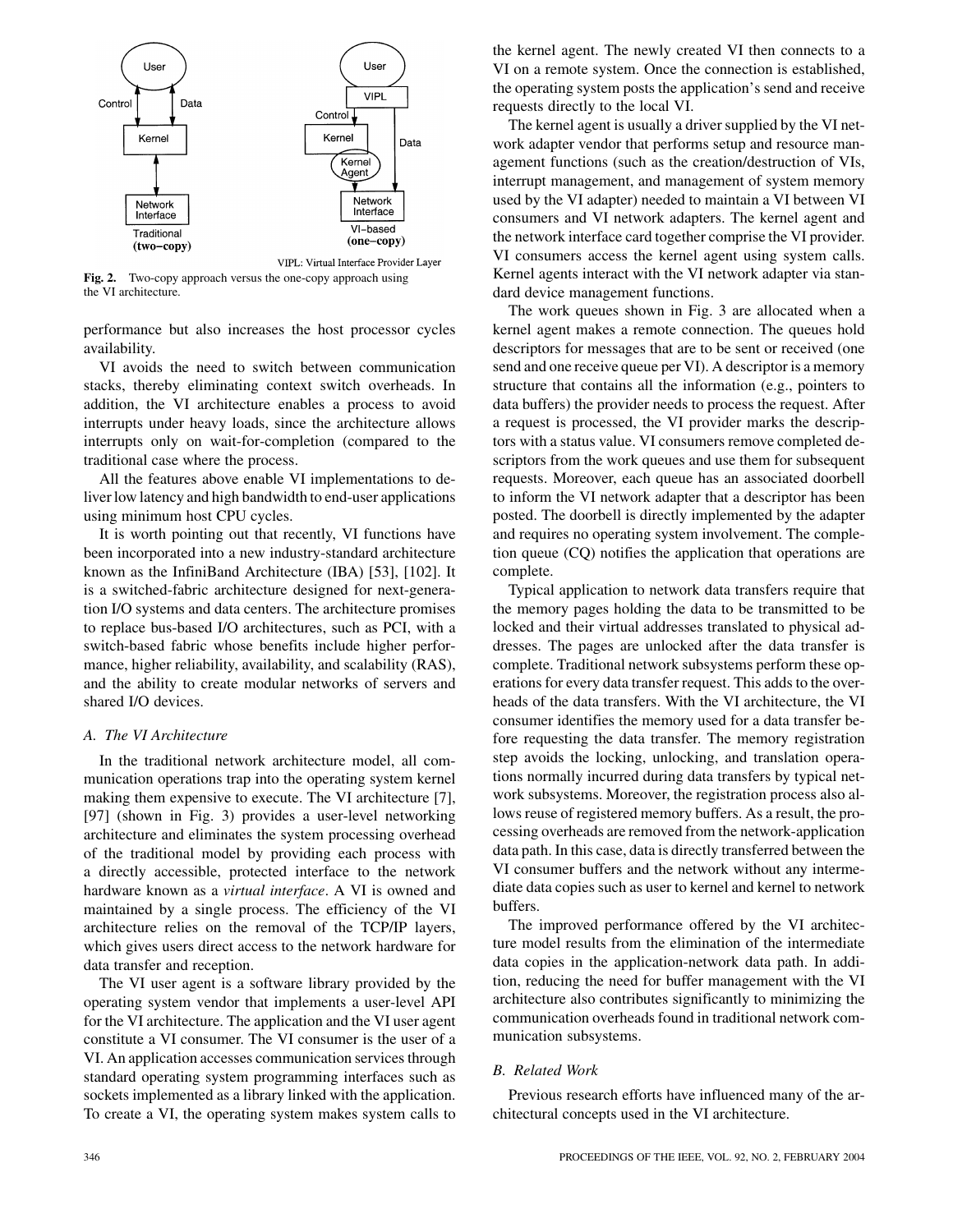



**Fig. 3.** The VI architectural model and the VI work queues used by the VI architecture.

The Message Driven Processor (MDP) project [\[22](#page-11-0)] that fast context switches and offloading the host CPU from handling messages (copying, buffering) improves message passing performance. Although processor speed has increased dramatically in the last few years, we have not seen a corresponding decrease in context switching time. Thus, VI architecture avoids context switches while off-loading the processor.

The Active Messages [[31\]](#page-11-0) and Fast Messages projects [[74\]](#page-12-0) at the University of California, Berkeley, and the University of Illinois Urbana–Champaign, both demonstrated the benefit of the asynchronous communication mechanism. In both architectures, a handler is executed on message arrival. Similarly, in the VI architecture, all message passing operations are asynchronous although VI does not however use the concept of a handler.

Several user-level networking architectures have been proposed, designed, and implemented [\[8](#page-11-0)], [[9\]](#page-11-0), [[11\]](#page-11-0), [\[30](#page-11-0)].

The U-net project at Cornell University, Ithaca, NY, demonstrated user-level access to a network. In the U-net architecture, each process is provided with the illusion of its own protected interface to the network. A set of send/receive/free queues are allocated for each endpoint (an endpoint enables U-net to provide protection boundaries among multiple processes). The Hamlyn architecture from Hewlett Packard laboratories also provides applications direct access to the network interface. In the Shrimp project at Princeton University, Princeton, NJ, a memory mapped network interface maps the send buffer to main memory. The network interface maps the source physical pages to the destination physical pages. All the page mapping information is stored in the page tables of network interfaces of the two communicating nodes.

Providing users direct access to a network adapter is not a new concept. However in the past, application code was written based on one system with a specific network adapter,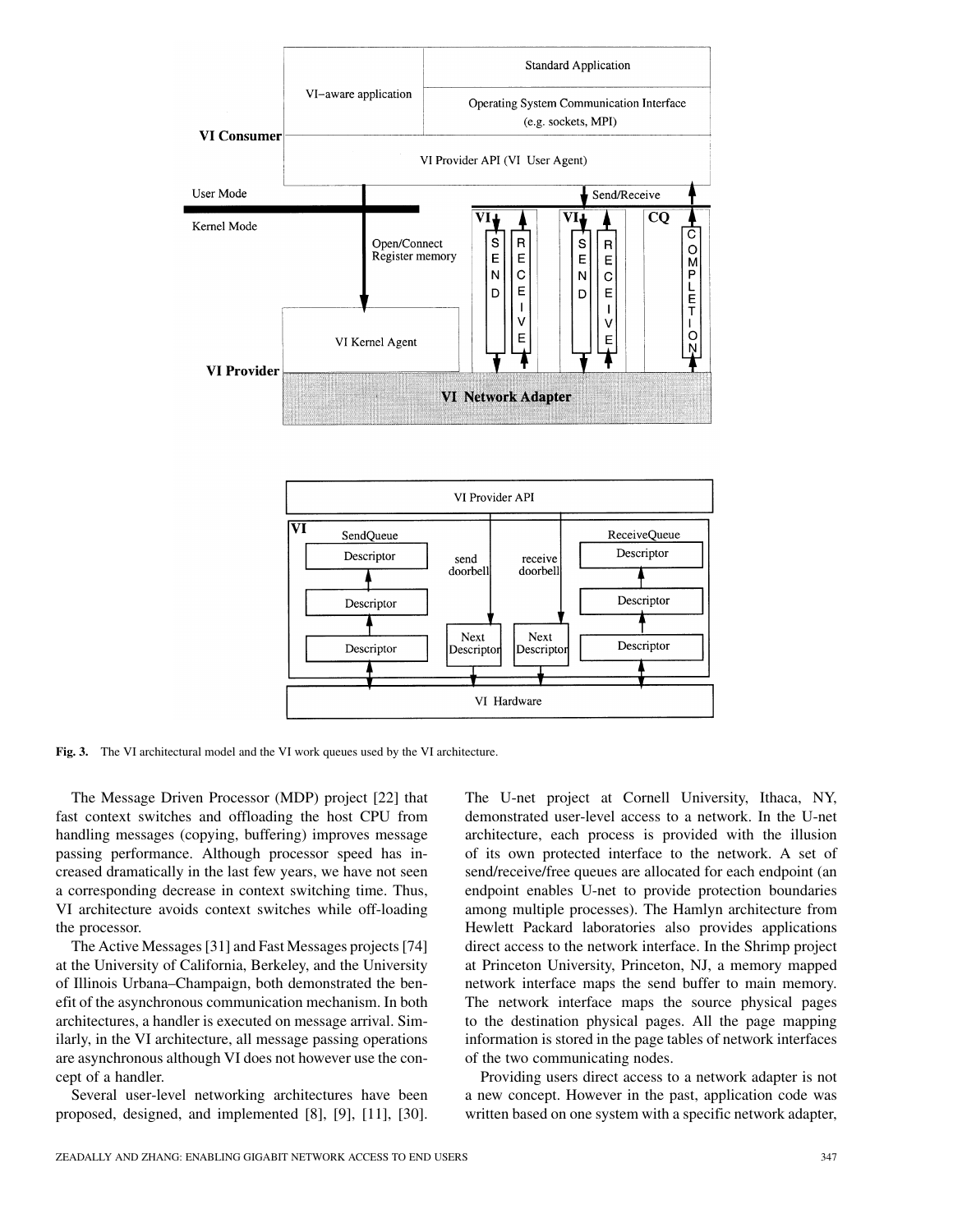operating system, and CPU. With the VI architecture, the concepts, data structures, and semantics are specified and defined by the computing industry in a *standard* way, independent of the operating system, CPU, and network adapter. The VI architecture standards remove that barrier if applications adhere to VI standards. Application code will benefit from future technological improvements, which lead to higher performance without the need of rewriting code. This reuse of application code is the key to the VI architecture acceptance.

IV. MEASUREMENT PROCEDURES, TESTBED CONFIGURATION, AND EXPERIMENTAL RESULTS

All experimental tests were performed using the following host, networks, and API configurations.

## *A. Testbed*

- *Hosts:* We used Pentium III workstations each with a 500-MHz processor, and equipped with 512-MB RAM, 18-GB hard disk, loaded with three operating systems, namely, Windows 2000, Windows NT 4.0, and Linux. The hardware configuration we used for tests over cLAN gigabit network consisted of two uniprocessor 500-MHz Pentium III PCs, connected back-to-back via cLAN1000 gigabit network adapters capable of 1 Gb/s (line rate).
- *Networks:* Each workstation used was equipped with two 32-b, 33-MHz PCI network adapters: one gigabit Ethernet adapter (from Altheon Networks Inc.)), and one cLAN1000 network adapter from Giganet Networks Inc., which can support link speeds up to 1 and 1.25 Gb/s, respectively. It is worth noting that we chose the cLAN1000 adapter because it is the industry's first hardware-based (ASIC) implementation of the VI standard. We were interested in hardware support, since software implementations of VI have already been studied by other researchers [\[29](#page-11-0)], [\[89](#page-12-0)].
- *Application Programming Interfaces (APIs):* We implemented a native VI-based application using the VI API for all VI tests and a standard socket-based application (using Winsock 2 on Windows platform and BSD on Linux) for the tests conducted using TCP/IPbased stacks.

## *B. Performance Metrics*

We used throughput, round-trip latency, and processor utilization as our performance metrics and they were measured as follows.

- Throughput: Average application-to-application throughput was measured by timing bulk data transfers over a sufficiently long period using test programs we have developed for a range of message sizes.
- Round-Trip Time: The test application on one host (one for each API used) echoes a message of a specified size to the peer application running on the remote host. Basically, the client machine sends an M-byte message to the server (timing starts) and waits



**Fig. 4.** Throughput of VI API, TCP/IP on cLAN1000 Giganet adapter, and TCP/IP on Altheon Gigabit Ethernet adapter.

to receive the M-byte message back; the interaction was repeated  $N$  times between client and server after which timing stops. From the  $N$  readings obtained, an average round-trip time for exchanging an M-byte message between the two workstations was calculated.

• Processor utilization: CPU usage on the Windows and Linux platforms were measured using performance monitor [[94](#page-13-0)] and Top [[66\]](#page-12-0) respectively. The CPU utilization reported is the average observed over the duration of a test.

## *C. Experimental Results*

This section presents and discusses the results of our tests. *1) Performance of TCP/IP Versus VI-Based Protocol Stacks:* The first test we performed was to investigate the current performance that can be achieved with current commercial gigabit per second networks using conventional TCP/IP protocol stacks. We conducted the test on Windows 2000 operating system. As Fig. 4 illustrates, both the cLAN Gigabit from Giganet and the gigabit Ethernet adapter from Altheon delivers almost the same application throughput performance at around 300 Mb/s. We also measured the corresponding CPU usage corresponding to that performance level for both networks. We obtained a host CPU usage of around 90%–100%, which becomes the bottleneck. Only 33% of the underlying network bandwidth can be delivered to end-user applications. This simple test clearly demonstrates that we continue to have difficulty pushing data at gigabit rates through end systems connected to gigabit networks. Using the host processor to move data between the network and the application remains of the major bottlenecks for end systems connected to gigabit networks.

To understand the performance improvement that can be achieved with the VI architecture for a VI-based application (that is bypassing the conventional TCP/IP stack), we repeated the above test using the VI API over the cLAN gigabit network. Using VI, we observed a doubling of the application throughput performance to 600 Mb/s. We also observed that the CPU usage in this case for the messages sizes tested was around 4%. The low CPU consumption was expected, since the VI implementation uses hardware-based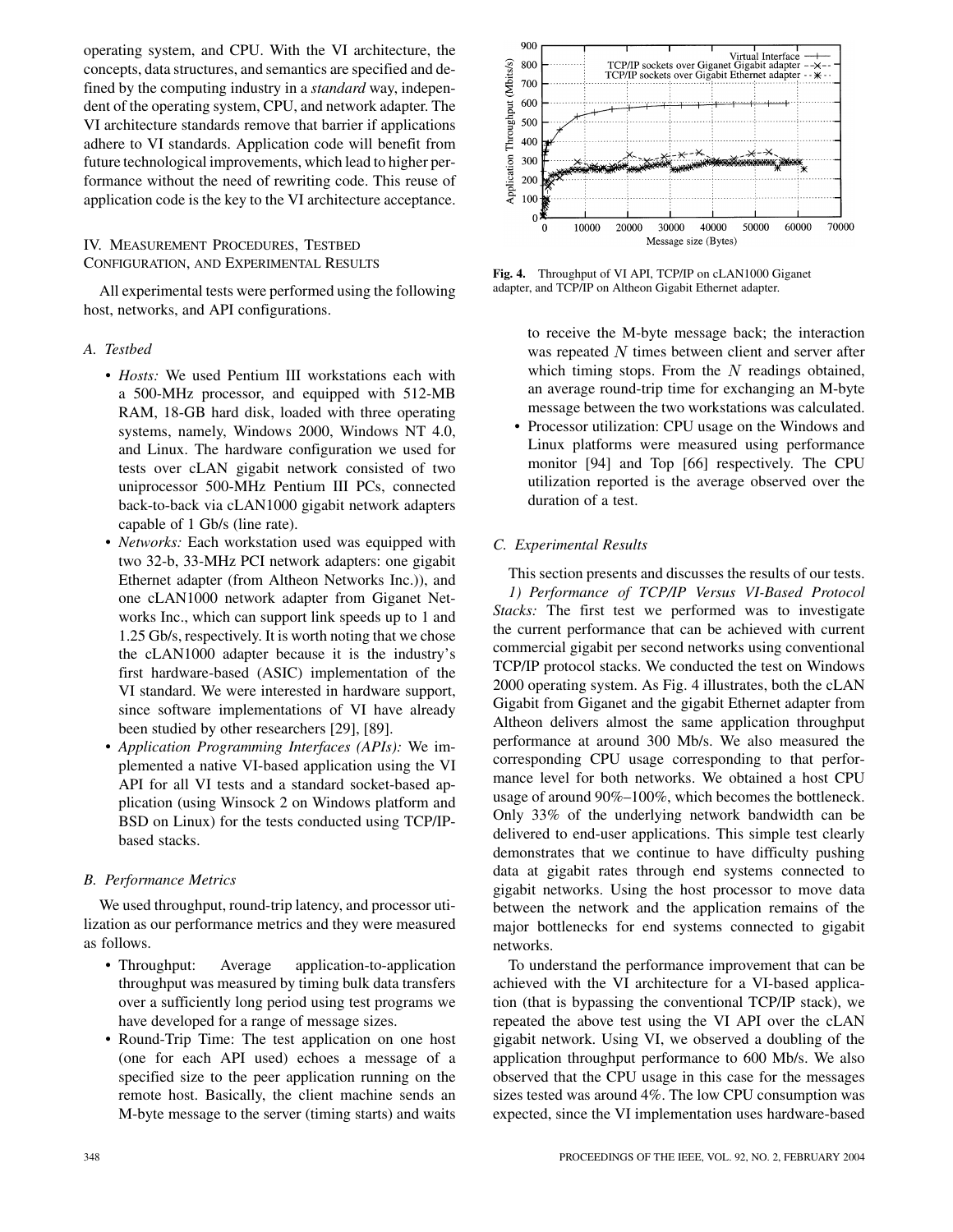

**Fig. 5.** Round-trip time using TCP/IP over Altheon Gigabit Ethernet adapter, TCP/IP and VI over cLAN on Windows 2000.



**Fig. 6.** VI throughput on Linux and Windows 2000.

DMA to move data to application directly between the network adapter memory to application's memory without host CPU involvement.

We also measured the round-trip latencies using TCP/IP stacks running over the gigabit networks. As Fig. 5 illustrates, for messages up to around 4 KB, cLAN gigabit network adapter yields far lower latencies (almost by a factor of three to four) than gigabit Ethernet. Above 4 KB messages, latencies over TCP/IP for both networks are fairly close to each other and are around 500 to 600  $\mu$ s. In contrast, in the case of the VI architecture using the VI API, the round-trip latencies obtained are well below 100  $\mu$ s as observed in Fig. 5. We obtained a *fivefold to sixfold* improvement in latency with the VI implementation compared to the TCP/IP-based stacks running over the same gigabit networks.

*2) Performance of VI Using Giganet Gigabit per Second Network on Windows 2000 and Linux:* This section explores the performance of VI on UNIX and Windows platforms. We used Windows 2000 and Linux operating systems, both of which were installed on the same pair of hosts the test was carried out. The throughput obtained is shown in Fig. 6. We note that for messages up to 8 KB, Windows 2000 yields higher throughput, but beyond 8 KB message sizes, Linux yields higher performance approaching almost 700 Mb/s with a 20% increase over Windows 2000. Since we do not have the source code of the VI implementations for both Linux and Windows 2000, it is hard to explain the better performance for Windows 2000 over Linux for messages



**Fig. 7.** VI round-trip time on Windows 2000 and Linux using cLAN gigabit adapters.

up to 8 KB, and the higher performance for Linux over Windows 2000 for messages bigger than 8 KB. The lack of device driver source code for the VI implementations on Windows 2000 and Linux makes it hard to explain this result. Further tests are required to explain this behavior and we plan to investigate this in the future.

We also performed round-trip latency tests, and the graphical results are shown in Fig. 7. For small message sizes up to 1 KB, the round-trip latencies obtained using VI are almost the same on both Windows 2000 and Linux. However, for larger messages, Linux gives better latencies than Windows 2000. Furthermore, the latency increase with message size on Linux is almost linear compared to the trend for Windows 2000. In fact, using the result in Fig. 7, the round-trip time on Linux can be calculated using the following equation:

Round Trip Time microseconds

 $= 10 + (0.01 * Message Size)$  (bytes)

A fixed cost of 10  $\mu$ s is incurred by any message regardless of its size.

*3) Winsock 2 and VI API System Call Cost on Windows 2000 and Windows NT 4.0 With Gigabit per Second Networks cLAN and Gigabit Ethernet:* One of the goals of the application developer, operating systems designer, and network designer is to deliver optimal performance to end-user applications. Among some of the enhancements made to Windows 2000 compared to Windows NT 4.0 include features such as IPV6 and QoS support. To the best of the authors' knowledge, no comparison has ever been made on the communication performance between Windows 2000 and Windows NT 4.0. To reap the benefits of these new features in Windows 2000, we investigated any performance differences between the two Windows operating systems. In this work, we were only interested in the communication networking API performance of the two operating systems. Other operating system comparisons are beyond the scope of this work. We conducted simple tests that measure the time to perform basic socket system calls (for a STREAM socket) on each operating system using the same hardware platform (in this case a Pentium III using a 500-MHz processor). For the send()/recv() calls, the test measured the time to send or receive 1 B of data.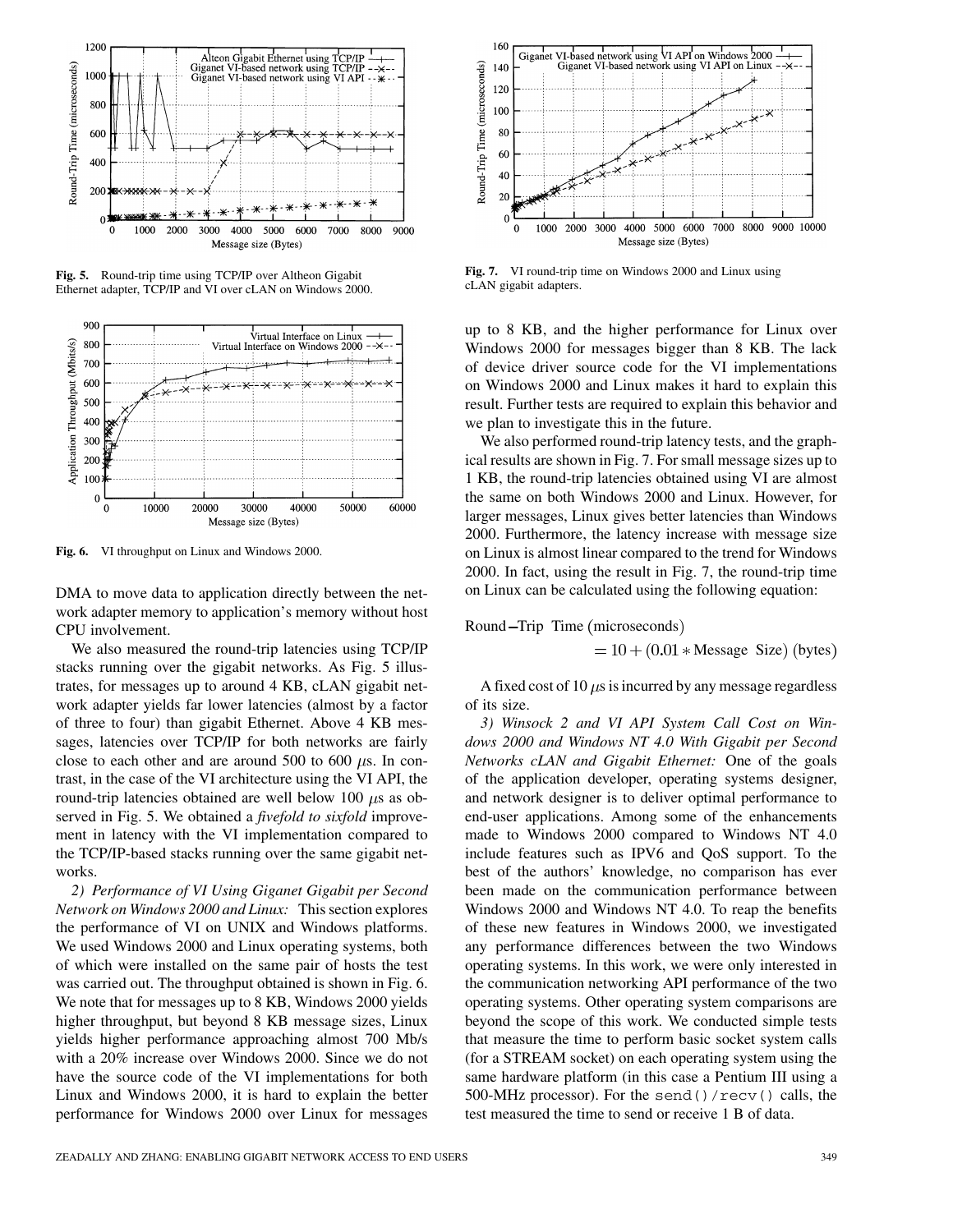| Network Type        | <b>Gigabit cLAN</b> | <b>Gigabit cLAN</b> | <b>Gigabit Ethernet</b> | <b>Gigabit Ethernet</b> |
|---------------------|---------------------|---------------------|-------------------------|-------------------------|
| Socket System Call  | Windows 2000        | Windows NT 4.0      | Windows 2000            | Windows NT 4.0          |
|                     | (microseconds)      | (microseconds)      | (microseconds)          | (microseconds)          |
| socket()            | 210                 | 139                 | 111                     | 89                      |
| bind()              | 198                 | 135                 | 198                     | 138                     |
| connect()           | 436                 | 318                 | 2004                    | 1149                    |
| $send()$ / $recv()$ | 414                 | 331                 | 1178                    | 539                     |
| closesocket()       | 182                 | 134                 | 84                      | 70                      |

**Table 2** Cost of VI API Functions in Microseconds.

| VI API                      | Windows 2000   | <b>Windows NT 4.0</b> |  |
|-----------------------------|----------------|-----------------------|--|
|                             | (microseconds) | (microseconds)        |  |
| VipOpenNic                  | 366            | 302                   |  |
| VipNSGetHostByName          | 495            | 600                   |  |
| VipCreateVi                 | 230            | 179                   |  |
| VipRegisterMem              | 22             | 17                    |  |
| VipConnectRequest           | 850            | 618                   |  |
| VipPostSend                 | 24             | 18                    |  |
| VipSendWait                 | 6              | 5                     |  |
| VipPostRecv                 | 3              | 2                     |  |
| VipRecvWait                 | 34             | 32                    |  |
| Total cost of above 4 items | 67             | 57                    |  |
| VipDisconnect               | 57             | 68                    |  |
| VipDestroyVi                | 93             | 60                    |  |
| VipCloseNic                 | 474            | 311                   |  |

The results are given in Table 1. Measurements were made for the socket system calls over both the cLAN and Gigabit Ethernet LANs. From Table 1, it is interesting to note that Windows NT 4.0 outperforms Windows 2000. In fact over the gigabit cLAN network the improvement in performance of NT 4.0 over Windows 2000 is around 26% to 34%. The results are also consistent when the tests were repeated over the gigabit ethernet network. NT 4.0 outperforms Windows 2000 (in this case from around 17% to 54%). We note that although Windows 2000 has incorporated some enhanced networking features as mentioned above, the network communication API performance has *worsened* in Windows 2000 compared to Windows NT 4.0. This affects the application performance particularly for those specific socket calls which are called many times during execution of a network-based application [such as send() and recv(), which has an improvement of around 20% for cLAN and 54% for gigabit Ethernet].

We also compared the system call cost associated with the VI API on NT 4.0 and Windows 2000. Similar to the results above, performance of the VI API on NT 4.0 is better than on Windows 2000. It is worth noting from Table 2 that with the VI architecture and VI networking API, the cost of setting up a connection with VI (VipOpenNic, VipNSGetHostByName, VipCreateVi, VipRegisterMem, VipConnectRequest) and the cost of closing a connection (VipDisconnect, VipDestroyVi, VipCloseNic), are relatively high compared to their Winsock 2 counterparts. The high costs are due to the overheads involved in setting up all the data structures

(memory allocation, pinning, doorbell setup, and so on) needed by the descriptors for sending and receiving data. In contrast, the Winsock 2 socket calls to make a connection are fairly low compared to the VI equivalent calls. The main point to note here is the cost to send and receive data from the network. Once the network connection is established, we incur minimal overheads in the data transfer with the VI API, around 67  $\mu$ s, which is the aggregate cost of VipPostSend, VipSendWait, VipPostRecv, VipRecvWait (from Table 2). This is significantly lower than the send()/recv() call cost obtained with Winsock 2 (as shown in Table 2). The API cost improvement for sending and receiving data is almost *seven* times better with VI than the equivalent Winsock 2 send()/recv().

## V. CONCLUSION

In this paper, we argue that high, end-to-end performance delivery over high-speed networks requires support at two levels, namely, network data transmission to the end system and data delivery *within* (i.e., through the network interface, system bus, operating system, protocol stack) the end system to the end user. For optimal performance over high-speed networks, achieving and maintaining high data rates at both levels are needed. In the case of wired networks, it is now possible to deliver data at very high speed over the networks shifting the bottleneck to the end system. In contrast, for wireless networks, the challenges still remain to deliver data at high speeds at *both* levels (network transmission speed, and data path through the end system). It is imperative that we investigate solutions at both of these levels since wireless access is being widely adopted as the "last mile" solution.

In this paper, we reviewed the wireless communication technologies that have been deployed or currently being investigated to enable gigabit speed access to end users. We investigated the VI network architecture designed to eliminate the end system bottleneck which degrades the performance of the data path between the network and the application. We compared the benefits of the VI architecture with the traditional communication architecture using conventional TCP/IP stacks and APIs in gigabit per second LAN environments. We also compared TCP/IP-based stacks versus VI-based protocol stacks. In addition, we evaluated the performance of the VI architecture implementation on several operating systems, namely, Windows NT 4.0, Windows 2000, and Linux, all running on the same hardware platform. We obtained the following major empirical results.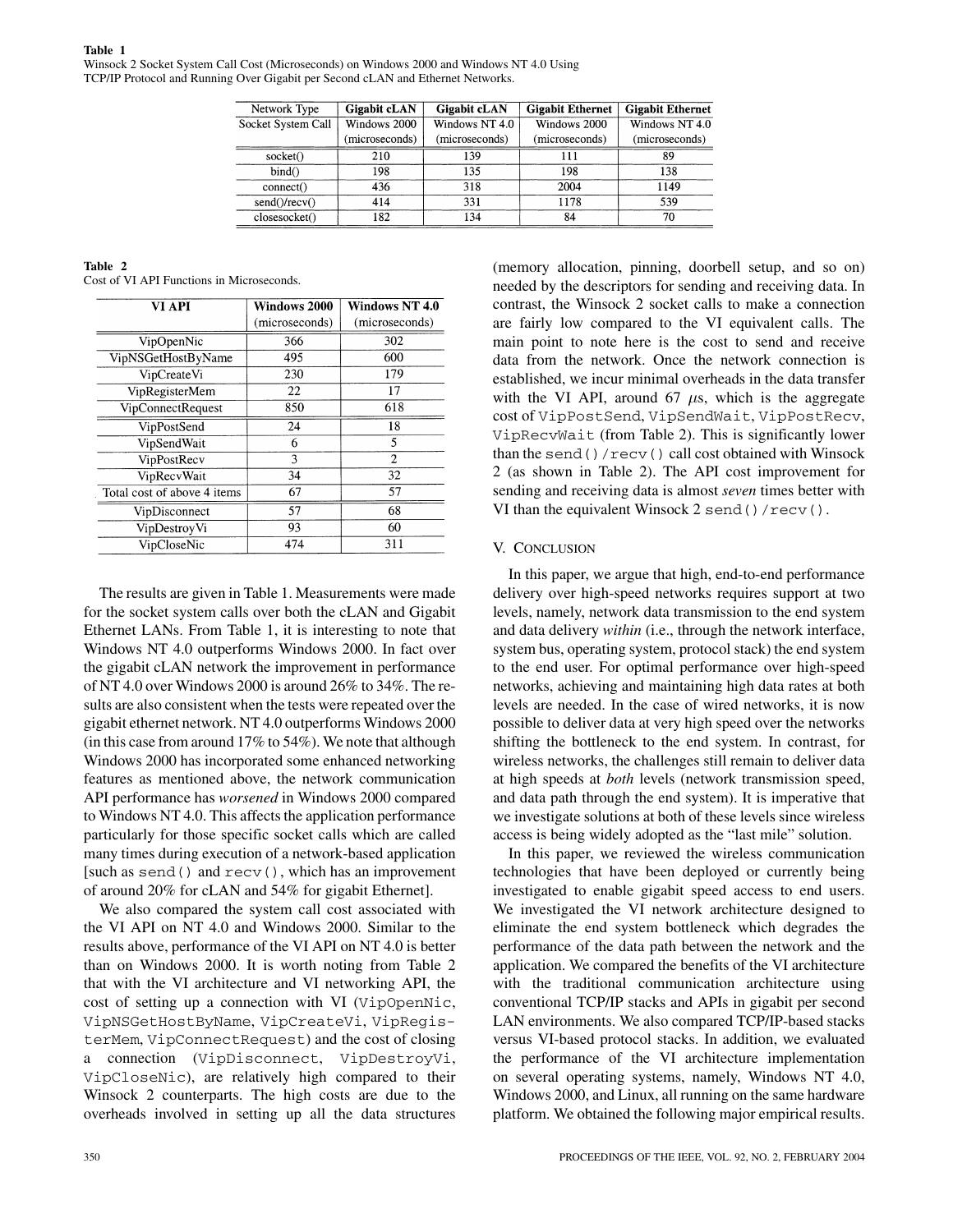- <span id="page-11-0"></span>• We deliver only 33% of the underlying network bandwidth to end-user applications using TCP/IP-based protocol stacks (using a 500-MHz Pentium III processor) over current commercial gigabit per second networks.
- Using the VI architecture and the VI API (bypassing TCP/IP), we can deliver 66% of the underlying bandwidth to user applications—a twofold performance improvement over conventional TCP/IP-based stacks.
- Round-trip latencies using VI are well within 100  $\mu$ s. This is a fivefold to sixfold improvement over standard TCP/IP stacks running over the same underlying gigabit network.
- The Linux operating system yields better throughput and latency performances than Windows 2000 with VI for the cLAN gigabit network used in our experiments.
- Windows NT 4.0 gives better (i.e., lower) system call cost than Windows 2000 for both the VI and Winsock communication APIs.

#### ACKNOWLEDGMENT

The authors would like to thank H. Jiang and D. Ford for their help in executing the experimental tests performed. The authors would also like to thank J. Calder for his encouragements and rapid feedbacks. The authors would also like to thank N. Jayant who helped us throughout the preparation of this paper. His valuable feedback and comments on several drafts of this paper significantly helped us improve the originality, quality, organization, and presentation of this work. We would like to thank him for his dedication, time, and efforts throughout the revision process despite his busy schedule. We express our gratitude to the anonymous reviewers for their comments and suggestions. Finally, the authors would also like to thank K. Faggett for her kind help and support during the manuscript preparation.

#### **REFERENCES**

- [1] I. Aad and C. Castelluccia, "Differentiation mechanisms for IEEE 802.11," presented at the INFOCOM 2001, Boston, MA, 2001.
- [2] G. Ajayi and R. Olsen, "Modeling of a tropical raindrop size distribution for microwave and millimeter wave applications," *Radio Sci.*, vol. 20, pp. 193–202, Mar./Apr. 1985.
- [3] N. Al-Dhahir *et al.*, "Space-time processing for broadband wireless access," *IEEE Commun. Mag.*, vol. 40, pp. 136–142, Sept. 2002.
- [4] J. Barry, *Wireless Infrared Communications*. Boston, MA: Kluwer Academic, 1994.
- [5] E. Bartsch, I. Wassell, and M. Sellars, "Equalization requirement study for broadband MMDS wireless access systems," presented at the Int. Symp. Communications (ISCOM01), Tainan, Taiwan, R.O.C., 2001.
- [6] R. Becher *et al.*, "Broadband wireless access and future communication networks," *Proc. IEEE*, vol. 89, pp. 58–75, Jan. 2001.
- [7] F. Berry, E. Deleganes, and A. Merritt, "The virtual interface architecture proof-of-concept performance results," Intel Corp., 1997.
- [8] M. Blumrich *et al.*, "Virtual memory mapped network interface for the SHRIMP multicomputer," in *Proc. 21st Annu. Int. Symp. Computer Architecture*, 1994, pp. 142–153.
- [9] A. Blumrich *et al.*, "Two virtual memory mapped network interface designs," in *Proc. Hot Interconnects II Symp.*, 1994, pp. 134–142.
- [10] W. Bynoe and J. Carruthers, "A multichannel broadband infrared wireless LAN," presented at the 3rd IEEE Workshop on Wireless LANs, Boston, MA, 2001.
- [11] G. Buzzard *et al.*, "An implementation of the Hamlyn sender managed interface architecture," *Oper. Syst. Rev.*, vol. 29, no. 5, pp. 40–53.
- [12] T. Carbonneau and D. Wisely, "Opportunities and challenges for optical wireless; The competitive advantage of free space telecommunication links in today's crowded market place," in *Proc. SPIE Wireless Technologies and Systems: Millimeter Wave and Optical*, vol. 3232, 1997, pp. 119–128.
- [13] S. Catreux *et al.*, "Adaptive modulation and MIMO coding for broadband wireless data networks," *IEEE Commun. Mag.*, vol. 40, pp. 108–115, June 2002.
- [14] Y. Chan and J. Modestino, "An integrated/cross-layer approach for video delivery over CDMA cellular networks," presented at the 13th Int. Packet Video Workshop (PV 2003), Nantes, France, 2003.
- [15] K. Chen, S. Shah, and K. Nahrstedt, "Cross-layer design for data accesibility in mobile ad hoc networks," in *Wireless Personal Communications*. Boston, MA: Kluwer Academic, 2002, vol. 21, pp. 49–76.
- [16] S. Ci and H. Sharif, "Adaptive approaches to enhance throughput of IEEE 802.11 wireless LAN with bursty channel," presented at the 25th IEEE Conf. Local Area Network (LCN2000), Tampa, FL.
- [17]  $\rightarrow$  "Adaptive optimal frame length predictor for IEEE 802.11" wireless LAN," in *6th IEE Int. Symp. Digital Signal Processing for Communication Systems (IEE DSPCS2002)*, Sydney, Australia.
- [18] D. Clark *et al.*, "An analysis of TCP processing overhead," *IEEE Commun. Mag.*, vol. 27, pp. 23–29, June 1989.
- [19] "Virtual interface architecture specification," Compaq Corp., Intel Corp., and Microsoft Corp., 1.0 ed., 1997.
- [20] F. Creede, "Datacasting with LMDS and MMDS systems," *Applied Microwave and Wireless*, vol. 13, no. 8, pp. 36–41, 2001.
- [21] O. Crochat, J. Le Boudec, and O. Gerstel, "Protection interoperability for WDM optical networks," *IEEE/ACM Trans. Networking*, vol. 8, pp. 384–395, June 2000.
- [22] W. J. Dally *et al.*, "Architecture of a message-driven processor," in *Proc. 14th Int. Symp. Computer Architecture*, 1987, pp. 189–196.
- [23] T. Darcie, "Subcarrier multiplexing for lightwave networks and video distribution systems," *IEEE J. Select. Areas Commun.*, vol. 8, pp. 1240–1248, Sept. 1990.
- [24] D. Deng and R. Chang, "A priority scheme for IEEE 802.11 DCF access method," *IEICE Trans. Commun.*, vol. E82-B, no. 1, pp. 96–102, Jan. 1999.
- [25] P. Driessen, "Gigabits indoor wireless systems with directional antennas," *IEEE Trans. Commun.*, vol. 44, pp. 1034–1043, Aug. 1996.
- [26] C. Dubnicki, A. Bilas, K. Li, and J. Philbin, "Design and implementation of virtual memory-mapped communication on Myrinet," in *Proc. International Parallel Processing Symp.*, 1997, pp. 388–396.
- [27] P. Druschel and L. Peterson, "Fbufs: A high-bandwidth cross-domain transfer facility," in *Proc. 14th Symp. Operating System Principles*, 1993, pp. 189–202.
- [28] P. Druschel, L. Peterson, and B. Davie, "Experiences with a high-speed network adaptor: A software perspective," in *Proc. Conf. Communication Architectures, Protocols, and Applications*, 1994, pp. 2–13.
- [29] D. Dunning *et al.*, "The virtual interface architecture: A protected, zero copy, user-level interface to networks," *IEEE Micro*, vol. 18, pp. 66–76, Mar. 1998.
- [30] T. Eicken, A. Basu, V. Buch, and W. Vogels, "U-Net: A user-level network interface for parallel and distributed computing," in *Proc. 15th ACM Symp. Operating Systems Principles*, 1995, pp. 40–53.
- [31] T. von Eicken et al., "Active messages: A mechanism for integrated communications and computation," *Comput. Arch. News*, vol. 20, no. 2, pp. 256–266, May 1992.
- [32] C. Eklund, E. Marks, and K. Stanwood. IEEE Standard 802.16: A Technical Overview of the Wireless MAN Interface for Broadband Wireless Access. [Online]. Available: http://grouper.ieee.org/groups/802/16/docs/02/C80216–02\_05.pdf
- [33] "FCC, First Report and Order, Unlicensed NII Devices in the 5 GHz Band,", ET Docket no. 96-102, RM-8648 & RM-8653, Document FCC97–005, 1997.
- [34] R. Fontana, "Recent trends in ultra wideband communication systems, multispectral solutions," presented at the 3rd IEEE Workshop Wireless LANs, Newton, MA, 2001.
- [35]  $\rightarrow$  "A novel ultra wideband communications system," presented at the MILCOM 97, Monterey, CA.
- [36] -, "Recent applications of ultra wideband radar and communications systems," in *Ultra-Wideband, Short Pulse Electromagnetics*. Boston, MA: Kluwer Academic/Plenum, 2000.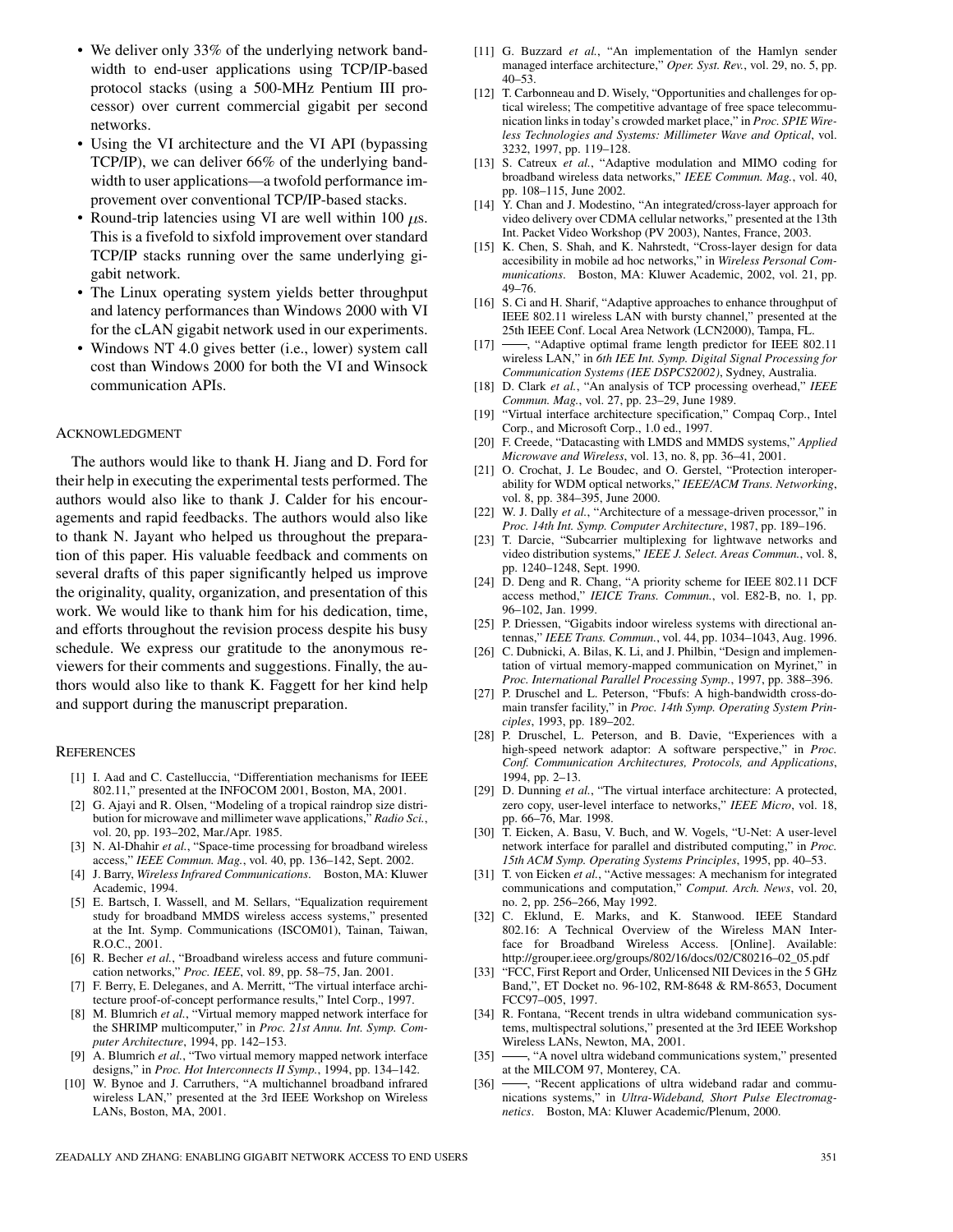- <span id="page-12-0"></span>[37] Free Space Laser Communications Systems [Online]. Available: http://www.bakom.ch/imperia/md/content/english/funk/forschungundentwicklung/studien/FreeSpaceLaser.pdf
- [38] Y. Furuhanma *et al.*, "Propagation experiment program at millimeter waves," *Radio Res. Lab. Tech. J.*, vol. 26, no. 138, pp. 507–553, June 1980.
- [39] O. Gerstel, R. Ramaswami, and G. Sasaki, "Cost-effective traffic grooming in WDM rings," *IEEE/ACM Trans. Networking (TON)*, vol. 8, pp. 618–630, Oct. 2000.
- [40] V. Ghazi-Moghadam, "Performance results for SPW implementations of IEEE 802.11a and HIPERLAN/2 WLAN standards," in *Proc.3rd IEEE Workshop Wireless LANs*, Boston, MA, 2001.
- [41] GigaNet cLAN Product Family. Giganet Inc. [Online]. Available: http://www.giga-net.com/products
- [42] D. Gray, "A broadband wireless access system at 28 GHz," in *Proc. NIST-Cosponsored 1997 Wireless Communications Conf.*, 1997, pp.  $1 - 7$ .
- [43] A. Grilo and M. Nunes, "Performance evaluation of IEEE 802.11e," presented at the 13th IEEE Int. Symp. Personal, Indoor and Mobile Radio Communications, Lisboa, Portugal, 2002.
- [44] G. Holland, N. Vaidya, and P. Bahl, "A rate-adaptive MAC protocol for multi-hop wireless networks," presented at the ACM/IEEE Int. Conf. Mobile Computing and Networking (MOBICOM'01), Rome, Italy, 2001.
- [45] Y. Huh et al., ""MAI-JSQ:A Cross-Layer Design for Real-Time Video Streaming in Wireless Networks", Internal Technical Report," Dept. Electrical Eng, Arizona State Univ. , 2002.
- [46] *Wireless LAN Medium Access Control (MAC) Sublayer and Physical Layer Specifications*, IEEE Standard 802.11–1997, 1997.
- [47] *Part11: Wireless LAN Medium Access Control (MAC) Sublayer and Physical Layer Specifications; High-Speed Physical Layer in the 5 GHz Band*, IEEE Standard 802.11a-1999, 1999.
- [48] *Part11: Wireless LAN Medium Access Control (MAC) Sublayer and Physical Layer Specifications: Higher Speed Physical Layer Extension in the 2.4 GHz band*, IEEE Standard 802.11b-1999, 1999.
- [49] IEEE P802.11 Task Group E. IEEE. [Online]. Available: http://grouper.ieee.org/groups/802/11/Reports/tge\_update.htm
- [50] *IEEE Standard for Local and Metropolitan Area Networks Part 16: Air Interface for Fixed Broadband Wireless Access Systems*, IEEE Standard 802.16–2001, Apr. 2002.
- [51] *IEEE Standard for Local and Metropolitan Area Networks Part 16: Air Interface for Fixed Broadband Wireless Access Systems – Amendment 2: Medium Access Control Modifications and Additional Physical Layer Specifications for 2–11 GHz*, IEEE Standard 802.16a-2003, Jan. 2003.
- [52] 10 G/s Status and Technology. IEEE. [Online]. Available: http://grouper.ieee.org/groups/802/3/10G\_study/public/march99- /van\_doorn\_1\_03 991.pdf
- [53] (2001) IBTA 1.0.a Specifications. Infiniband (SM) Trade Association. [Online]. Available: http://www.infinibandta.org/specs
- [54] Broadband Wireless. Infy. [Online]. Available: http://www.infy.com/knowledge\_capital/thought-papers/broadband2.pdf
- [55] H. Izadpanah, "LMDS: A broadband wireless access technology: An overview," presented at the 3rd IAA Annu. Computer and Commmunications Conf., New York, 1998.
- [56] I. Izadpanah *et al.*, "MM-wave wireless access technology for the wideband wireless local loop applications," presented at the IEEE RAWCON'98, Colorado Springs, CO, 1998.
- [57] S. Kartapoulos, *Introduction to DWDM Technology: Data in a Rainbow*. Washington, DC: SPIE Optical Engineering Press, 2000.
- [58] J. Kay and J. Pasquale, "The importance of nondata touching processing overheads in TCP/IP," *Comput. Commun. Rev.*, vol. 23, no. 4, pp. 259–268, Oct. 1993.
- [59] J. Kahn and J. Barry, "Wireless infrared communications," *Proc. IEEE*, vol. 85, pp. 265–298, Feb. 1995.
- [60] I. Kim and E. Korevaar, "Availability of free space optics (FSO) and hybrid FSO/RF systems," presented at the SPIE ITCOM 2001, Wireless Communications IV, Denver, CO, 2001.
- [61] I. Kim *et al.*, "Wireless optical transmission of fast ethernet, FDDI, ATM, and ESCON protocol data using the TerraLink laser communication system," *Opt. Eng.*, vol. 37, no. 12, pp. 3143–3155, Dec. 1998.
- [62] I. Kim, B. McArthur, and E. Korevaar, "Comparison of laser beam propagation at 785 nm and 850 nm in fog and haze for optical wireless communications," in *Proc. SPIE Optical Wireless Communications III*, vol. 4214, 2000, pp. 26–37.
- [63] J. Klein, "TDD v/s FDD: The drive for effective bandwidth management," *RF Design*, pp. 35–55, Aug. 1999.
- [64] J. Kruys. The ETSI Project Broadband Radio Access Networks. Technologies, Nieuwegein, The Netherlands. [Online]. Available: http://www.watmag.com/tech/Broadband/Broadband-002/Broadband-002.html
- [65] D. Lee, J. Kahn, and M. Audeh, "Trellis-coded pulse-position modulation for indoor wireless infrared communications," *IEEE Trans. Commun.*, vol. 45, pp. 1080–1087, Sept. 1997.
- [66] W. LeFabvre. (2000) Unix Top. [Online]. Available: http://www.groupsys.com/top/
- [67] A. Levi, "Optical interconnects in system," *Proc. IEEE*, vol. 88, pp. 750–757, June 2000.
- [68] P. Lettieri and M. Srivastava, "Adaptive frame length control for improving wireless link throughput, range, and energy efficiency," in *Proc. IEEE INFOCOM '98*, vol. 2, 1998, pp. 564–571.
- [69] D. Lockie. Upper millimeter-wave history, technology and applications for gigabit class communications services IEEE 802 LMSC. Endwave Corp.. [Online]. Available: http://grouper- .ieee.org/groups/802/802\_tutorials/march02/T80216–02\_02b.pdf
- [70] B. Madhavan and A. Levi, "A 55 Gb/s/cm data bandwidth data interface in  $0.5 \mu$ m CMOS for advanced parallel optical interconnects," *Electron. Lett.*, vol. 34, pp. 1846–1847, 1998.
- [71] S. Mangold *et al.*, "IEEE 802.11e wireless LAN for quality of service," presented at the Eur. Wireless Conf., Florence, Italy, 2002.
- [72] R. Marks. IEEE MTT-S Distinguished Microwave Lecture: Emerging IEEE 802.16 Wireless WAN Standards for Broadband wireless Access. National Institute of Standards and Technology, Chair, IEEE 802.16 Working Group. [Online]. Available: http://nwest.nist.gov/dml\_marks.pdf
- [73] N. Nikaein and C. Bonnet, "A glance at quality of service models in mobile ad hoc networks," presented at the 16th Conf. New Architectures for Communications, Paris, France, 2002.
- [74] S. Pakin, V. Karamcheti, and A. Chien, "Fast messages (FM): Efficient, portable communication for workstations and massively-parallel processors," *IEEE Concurrency*, vol. 5, pp. 60–72, June 1997.
- [75] P. Papzian et al., "Study of the LMDS radio channel," *IEEE Trans. Broadcast.*, vol. 43, pp. 175–184, June 1997.
- [76] A. Paulyaj and C. Papadias, "Space-time processing for wireless communication," *IEEE Signal Processing Mag.*, vol. 14, pp. 49–83, Nov. 1997.
- [77] J. Pavon and S. Choi, "Link adaptation strategy for IEEE 802.11 WLAN via received signal strength measurement," presented at the IEEE ICC, Anchorage, AK, 2003.
- [78] P. Perini. Broadband wireless technologies and applications. [Online]. Available: http://www.its.bldrdoc.gov/meetings/art/art00/slides00/per/per\_s.pdf
- [79] Gigabit MM wave communication. Pleasant Telaxis Commun.. [Online]. Available: http://grouper.ieee.org/groups/802/802\_tutorials/march02/T80216–02\_02a.pdf
- [80] D. Qiao and S. Choi, "Goodput enhancement of IEEE 802.11a wireless LAN via link adaptation," presented at the IEEE Int. Conf. Communications (ICC 2001), Helsinki, Finland, 2001.
- [81] B. Raghavan *et al.*, "A Gbyte/s parallel fiber-optic network interface for multimedia applications," *IEEE Network*, vol. 13, pp. 20–28, 1999.
- [82] T. Rappaport *et al.*, "Wireless communication: Past events and a future perspective," *IEEE Commun. Mag.*, vol. 40, pp. 148–161, May 2002.
- [83] H. Sampath *et al.*, "A fourth-generation MIMO-OFDM broadband wireless system: Design, performance, and field trial results," *IEEE Commun. Mag.*, vol. 40, pp. 143–149, Sept. 2002.
- [84] J. Sanford and J. Raymond, "Enhancing the MMDS transport layer," *Appl. Microwave Wireless*, pp. 32–39, Jan. 2001.
- [85] H. Sari, "Broadband radio access to homes and businesses," *Comput. Netw.*, vol. 31, pp. 379–393, 1999.
- [86] (2001) Low power, highly reliable, wireless, infrared local area networks demonstrated. Science Daily. [Online]. Available: www.sciencedaily.com/releases/2001/07/010 725 081 349.htm
- [87] I. Smolyaninov *et al.*, "Long distance 1.2 Gb/s optical wireless communication link at 1550 nm," in *SPIE Conf. Free-Space Laser Communication and Laser Imaging*, San Diego, CA, 2001.
- [88] J. Sobrinho and A. Krishnakumar, "Real-time traffic over the IEEE 802.11 medium access control layer," *Bell Labs Tech. J.*, pp. 172–187, 1996.
- [89] E. Speight, A. Abdel-Shafi, and J. Bennett, "Realizing the performance potential of the virtual interface architecture," presented at the Int. Conf. Supercomputing, Rhodes, Greece, 1999.